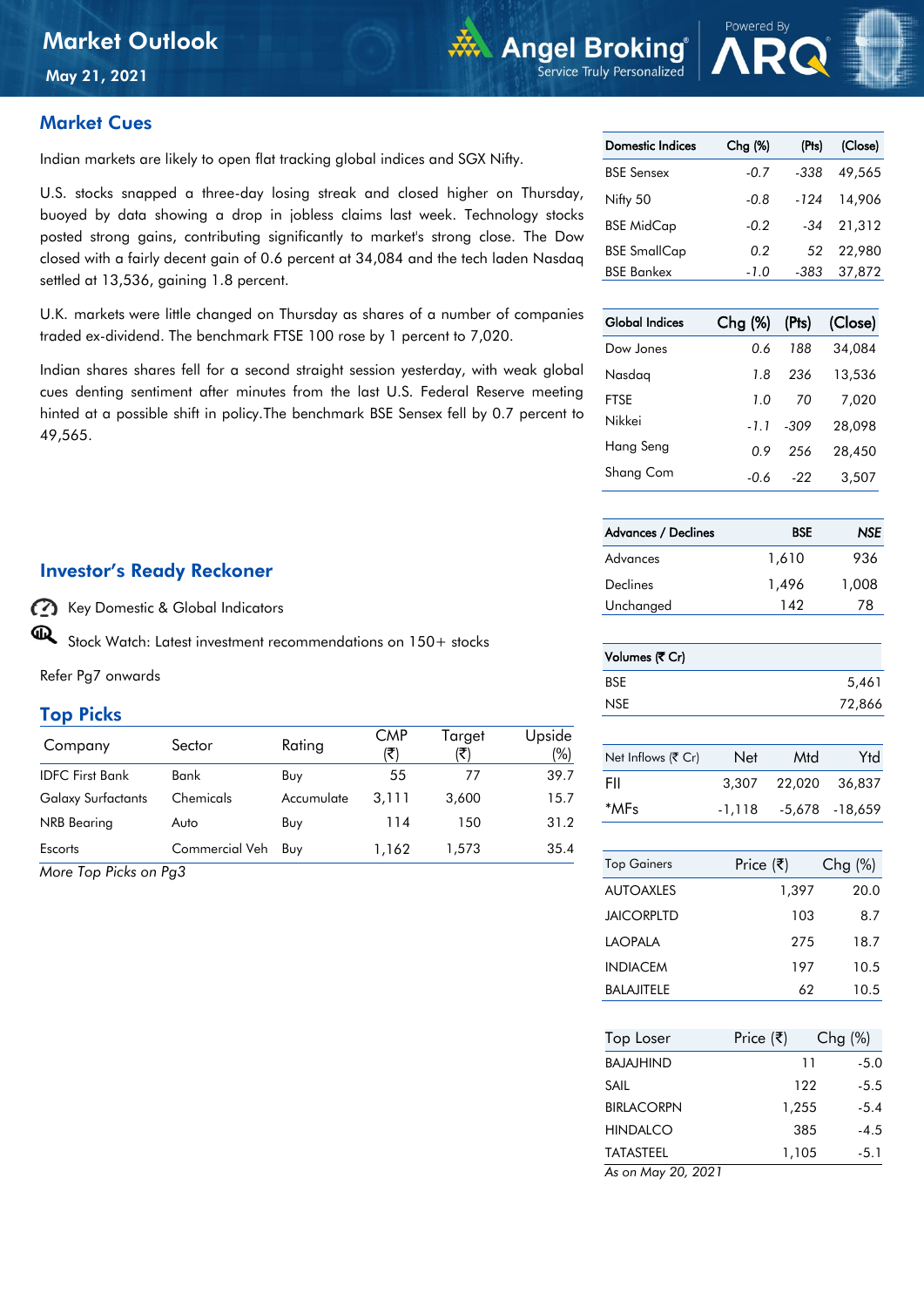Powered By

#### Economic News

- Govt cuts sugar export subsidy to Rs 4,000 a tonne on global price rise
- Centre considers a revamp of stressed asset guarantee scheme for MSMEs
- **IMF** says it's ready to scale up collaboration with India during pandemic

#### Corporate News

- Committee of creditors rejects NBCC resolution plan for Jaypee Infratech
- **Apollo Tyres gets nod to re-start production at Kerala manufacturing plant**
- Mindtree to acquire NxT Digital Business of L&T Group for Rs 198 cr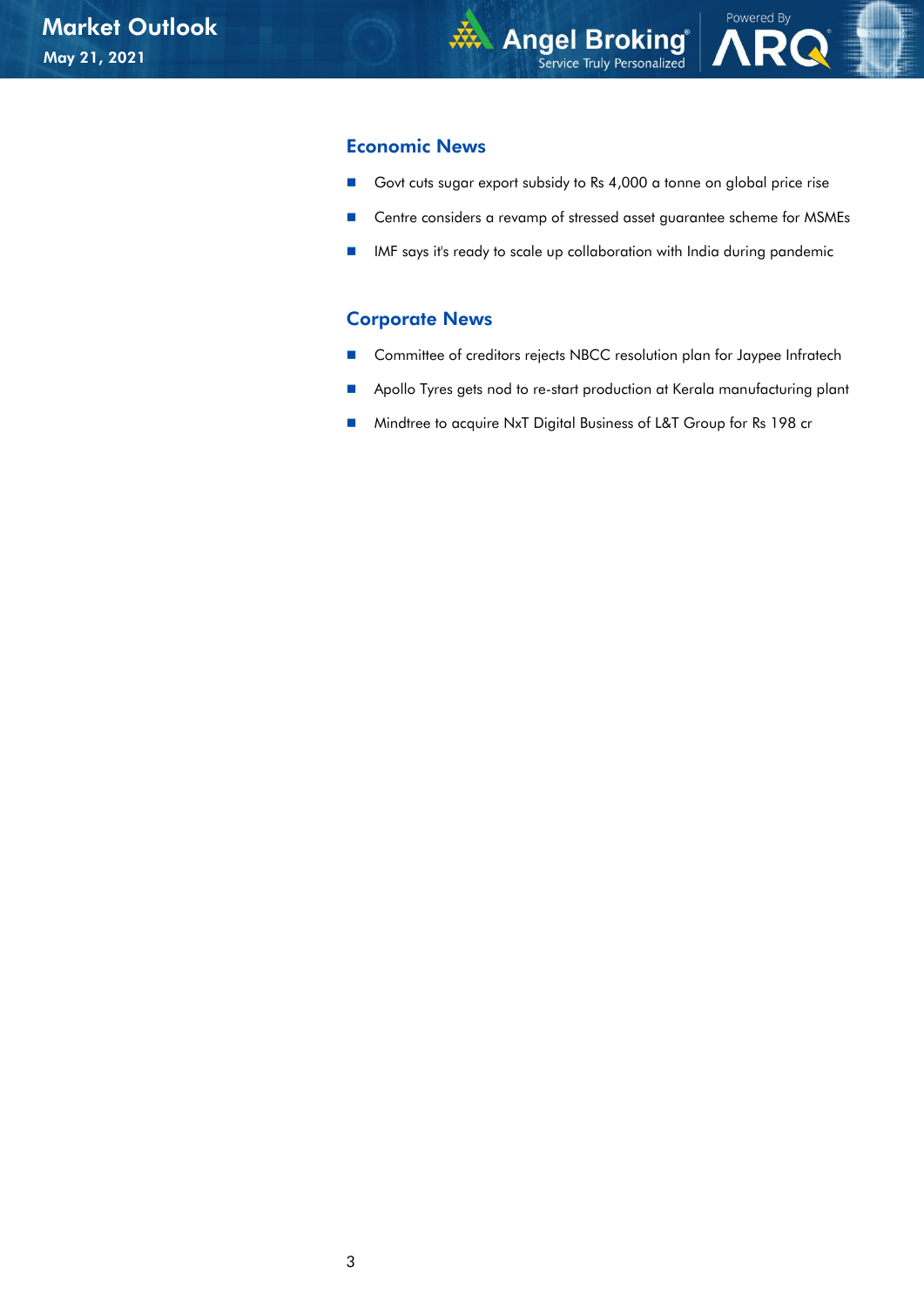

Powered By

# Top Picks

| Market Cap<br>(そ Cr) |       | <b>CMP</b><br>$(\overline{\mathbf{x}})$ | Targel<br>(₹) | Upside<br>(%)                             | Rationale                                                                                                                                                                                                                                                                                                                                                                                                                                                                                                                                                                                                                                                   |
|----------------------|-------|-----------------------------------------|---------------|-------------------------------------------|-------------------------------------------------------------------------------------------------------------------------------------------------------------------------------------------------------------------------------------------------------------------------------------------------------------------------------------------------------------------------------------------------------------------------------------------------------------------------------------------------------------------------------------------------------------------------------------------------------------------------------------------------------------|
| 34,161               | 55    |                                         |               | 39.7                                      | We believe efforts to built liability franchise, fresh<br>capital infusion and provision taken on wholesale<br>book will help to tide over this difficult time. The<br>IDFC First Bank is trading (0.7 x FY22ABV) at a<br>significant<br>discount to<br>historical<br>average<br>valuations.                                                                                                                                                                                                                                                                                                                                                                |
| 11,029               | 3,111 |                                         |               | 15.7                                      | Galaxy Surfactants is a market leader in oleo<br>chemical-based surfactants, which is used in<br>personal and home care products. The company<br>has been increasing its share of high margin<br>specialty care products in it's portfolio which now<br>accounts for $\sim$ 40% of it's revenues while the<br>balance is accounted for by the performance<br>surfactant business. The company has a very strong<br>relationship with MNC clients like Unilever, P&G,<br>Henkel, Colgate-Palmolive and supplies raw<br>materials to them not only in India but also in US,<br>EU and MENA region.                                                            |
| 1,108                | 114   |                                         |               | 31.2                                      | NRB is one of the leading suppliers of bearings to<br>Auto companies. The company supplies bearings to<br>two wheelers, PV, CV, Three wheelers and tractors<br>OEMs and has a wide customer base. The<br>company has also been focusing on exports<br>markets in order to diversify its revenue base.                                                                                                                                                                                                                                                                                                                                                       |
| 15,663               | 1,162 |                                         |               | 35.4                                      | Escorts is a prominent tractor player domestically<br>with market share in excess of 11%. With rural<br>India relatively less impacted due to Covid-19,<br>record food-grain procurement by government<br>agencies as well as better than expected Kharif<br>crop in 2020, we expect the tractor industry will<br>continue to outperform the larger automobile<br>space in FY21. The company has also reported a<br>strong growth of 25.7% YoY in Q3FY21 which is<br>expected to continue into the fourth quarter driven<br>by strong demand.                                                                                                               |
| 16,669               | 84    |                                         |               | 31.7                                      | Federal bank is one of India's largest old<br>generation private sector banks with total assets of<br>Rs. 1.9 lakh cr. with deposits of Rs. 1.56 lakh cr.<br>and a loan book of Rs. 1.2 lakh cr in F21. NPA's<br>have remained steady for the bank over the past<br>few years with GNPA for Q3FY21 at 3.38% while<br>NNPA ratio stood at 1.14%. PCR at the end<br>of Q3FY21 stood at $\sim$ 67% which we believe is<br>adequate. Restructuring book is expected to be at<br>Rs. 1,500-1,600 crore out of which Rs. 1,067 crore<br>has already been restructured. This is against<br>earlier expectations of total restructuring of Rs.<br>3,000-3,500 crore |
| 11,240               | 593   |                                         |               | 11.3                                      | Carborundum Universal (CUMI) is part of the<br>Murugappa group and is a leading manufacturer<br>of abrasives, industrial ceramics, refractories, and<br>electro minerals in India having application across<br>diversified user industries. The company is expected<br>to benefit from improving demand scenarios across<br>its end user industries such as auto, auto<br>components, engineering and others. While<br>demand from the Auto sector has been robust we<br>expect demand from metal industry pick up, given<br>increased economic activity.                                                                                                   |
|                      |       |                                         |               | 77<br>3,600<br>150<br>1,573<br>110<br>660 |                                                                                                                                                                                                                                                                                                                                                                                                                                                                                                                                                                                                                                                             |

 $\overline{\phantom{a}}$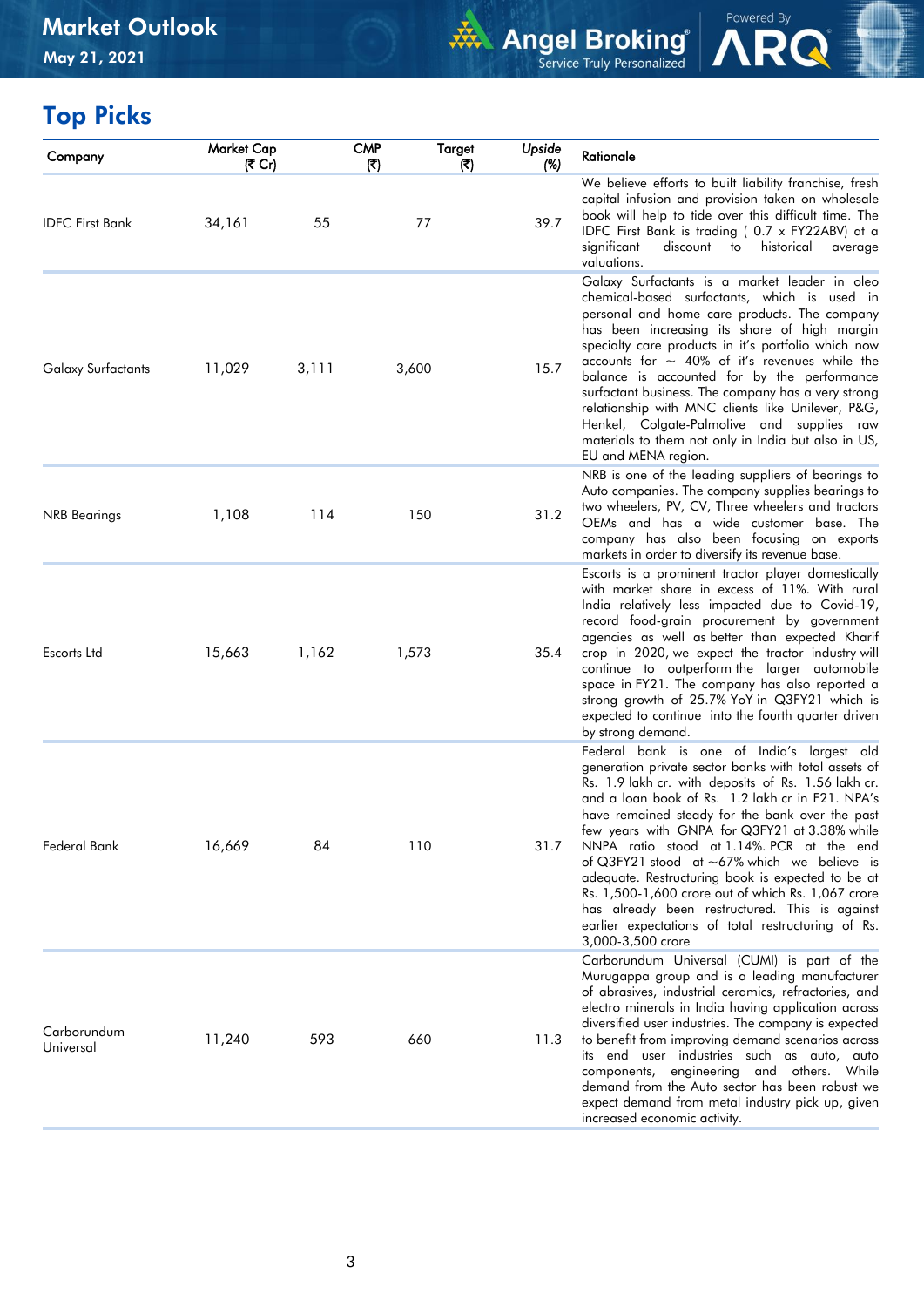

Powered By<br> **ARQ** 

# Continued....

| Company                                        | Market Cap<br>(₹ Cr) |       | <b>CMP</b><br>$(\overline{\mathbf{x}})$ | Target<br>(ব) | Upside<br>(%) | Rationale                                                                                                                                                                                                                                                                                                                                                                                                                                                                                                                                                                                                                                                                                                                                                                                       |
|------------------------------------------------|----------------------|-------|-----------------------------------------|---------------|---------------|-------------------------------------------------------------------------------------------------------------------------------------------------------------------------------------------------------------------------------------------------------------------------------------------------------------------------------------------------------------------------------------------------------------------------------------------------------------------------------------------------------------------------------------------------------------------------------------------------------------------------------------------------------------------------------------------------------------------------------------------------------------------------------------------------|
| Shriram City Union                             | 11,408               | 1,728 |                                         | 2,100         | 21.5          | Shriram City Union Finance is part of the Shriram group<br>and is in the high margin business of lending to small<br>businesses, which account for 57.3% of the loan book as<br>of end FY20. It reported a strong 50% sequential growth<br>in disbursement for the quarter which led to a 3.7% qoq<br>growth in AUM to $\sim$ Rs. 28,500 crore. We are positive on<br>the company as we believe that the worst is over in terms<br>of asset quality, which along with growth momentum<br>should lead to a rerating for the company.                                                                                                                                                                                                                                                             |
| <b>GNA Axles</b>                               | 847                  | 395   |                                         | 550           | 39.3          | GNA Axles is one of the leading suppliers of rear axles to<br>the Auto industry. GNA is expected to be one of the<br>biggest beneficiaries of strong growth outlook for truck<br>sales in US and Europe markets which are witnessing<br>strong recovery in demand. US which accounts for almost<br>40% of the company's revenues has been registering<br>strong class 8 truck sales. At current level the stock is<br>trading at a P/E multiple of 9xFY23E, given inexpensive<br>valuations we believe that the stock offers value at current<br>levels.                                                                                                                                                                                                                                        |
| <b>PVR</b>                                     | 7,318                | 1,204 |                                         | 1,500         | 24.5          | PVR is the largest multiplex chain in India with 800+<br>screens across India and multiplex screens are gaining<br>ground at the expense of single screen. Share prices have<br>corrected significantly as most of the theaters are<br>operating at very low capacity utilization due to the lack of<br>major releases due to the Covid-19 crisis. However, with a<br>significant decrease in Covid-19 cases over the past few<br>months we believe that it's a matter of time before we see<br>new releases by production houses post April 2021 which<br>should lead to significant increase in business for the<br>companies.                                                                                                                                                                |
| Cromptongreaves<br><b>Consumer Electricals</b> | 24,074               | 384   |                                         | 480           | 25.2          | CGCEL is of India's leading fast moving electrical goods<br>(FMEG) company with a strong presence in the fan and<br>residential pump category. The company is leveraging its<br>strong distribution network to expand into other product<br>categories like water pump, lightings and small appliances<br>fan business up from 14% in FY17 and is expected to<br>improve further. Moreover the company has posted a<br>strong set of numbers for Q3FY21 with revenue growing<br>by 25.8% YoY to Rs. 1348 crore. PBT for the quarter was<br>up by 45.6% yoy at Rs. 202.5 crore.                                                                                                                                                                                                                  |
| Ashok Leyland                                  | 36,944               | 126   |                                         | 145           | 15.2          | Ashok Leyland Ltd (ALL) is one of the leading players in<br>Indian CV industry with a 32% market share in the MHCV<br>segment and has strong presence in LCV segment also.<br>While demand for the LCV segment has been growing<br>smartly post the pandemic, demand for the MHCV<br>segment has also started to recover over the past few<br>months. We believe that the company is ideally placed to<br>capture the growth revival in the CV segment and will be<br>the biggest beneficiary of the Government's voluntary<br>scrappage policy and hence rate the stock a BUY.                                                                                                                                                                                                                 |
| Apollo Hospitals                               | 46,326               | 3,222 |                                         | 3,700         | 14.8          | Apollo hospitals engage in the business of providing<br>healthcare Service, Apollo hospitals is the largest private<br>healthcare company in India. Company having 44<br>owned hospitals with Operational beds of 7500+. We<br>expect the company to report very strong revenue growth<br>in upcoming quarters as higher occupancy due to covid<br>2nd wave in India, we expect this quarter to report vacancy<br>levels of more than 75% along with that We expect<br>pharmacy growth and LOS to increase further. Company<br>having capacity of 10300+ beds out of which 7500 beds<br>are operational only, we expect these beds to come in<br>operation soon and start contributing in revenue along<br>with this company is not looking for any brown field<br>expansion in upcoming years. |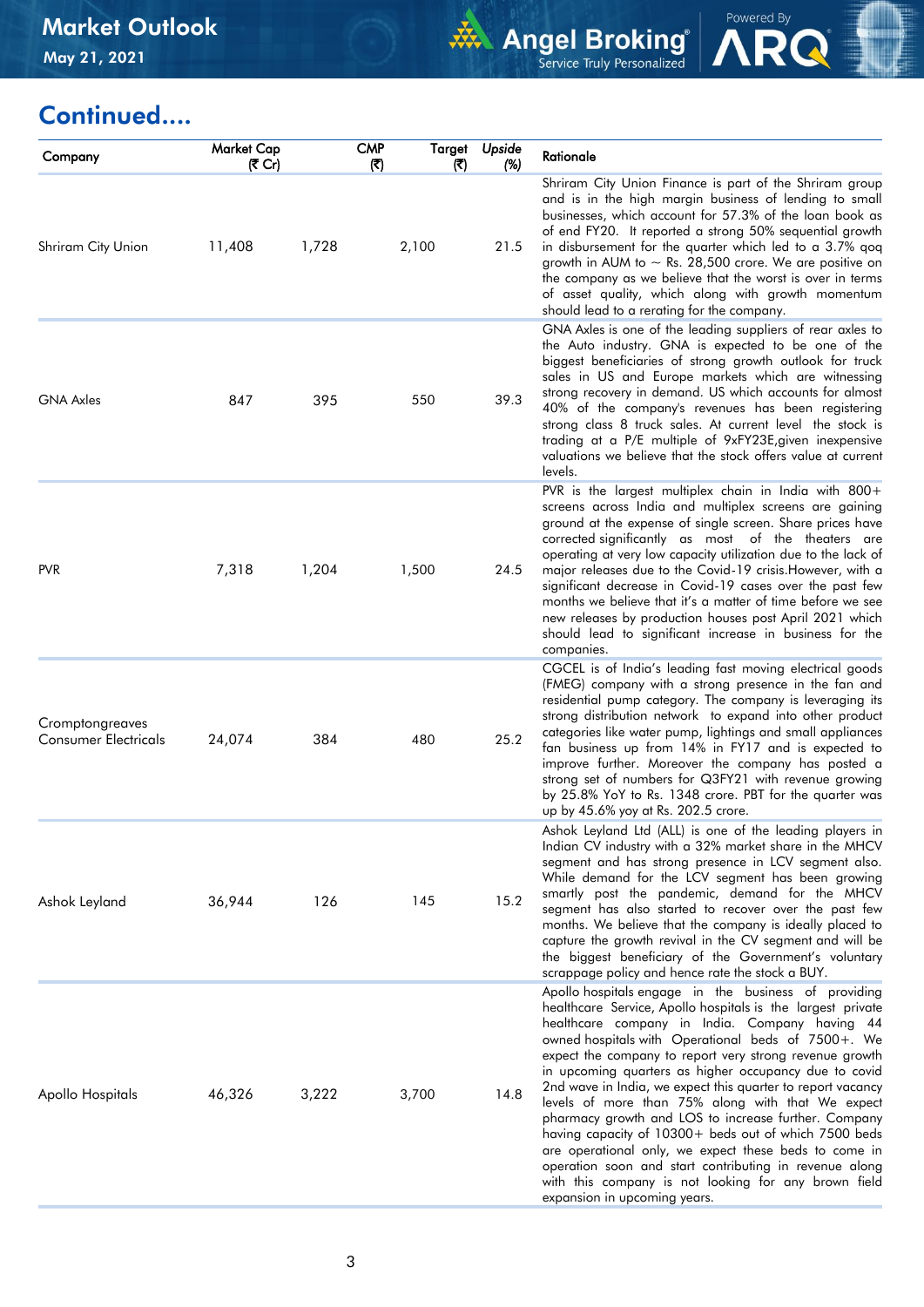## Macro watch



*Source: CSO, Angel Research*

#### Exhibit 3: Monthly WPI inflation trends



*Source: MOSPI, Angel Research*

#### Exhibit 5: Exports and imports growth trends



*Source: Bloomberg, Angel Research As of 05 Oct, 2020*

Exhibit 2: IIP trends

**Angel Broking** 

Service Truly Personalized



Powered By

*Source: MOSPI, Angel Research*

#### Exhibit 4: Manufacturing and services PMI



*Source: Market, Angel Research; Note: Level above 50 indicates expansion*

#### Exhibit 6: Key policy rates



*Source: RBI, Angel Research*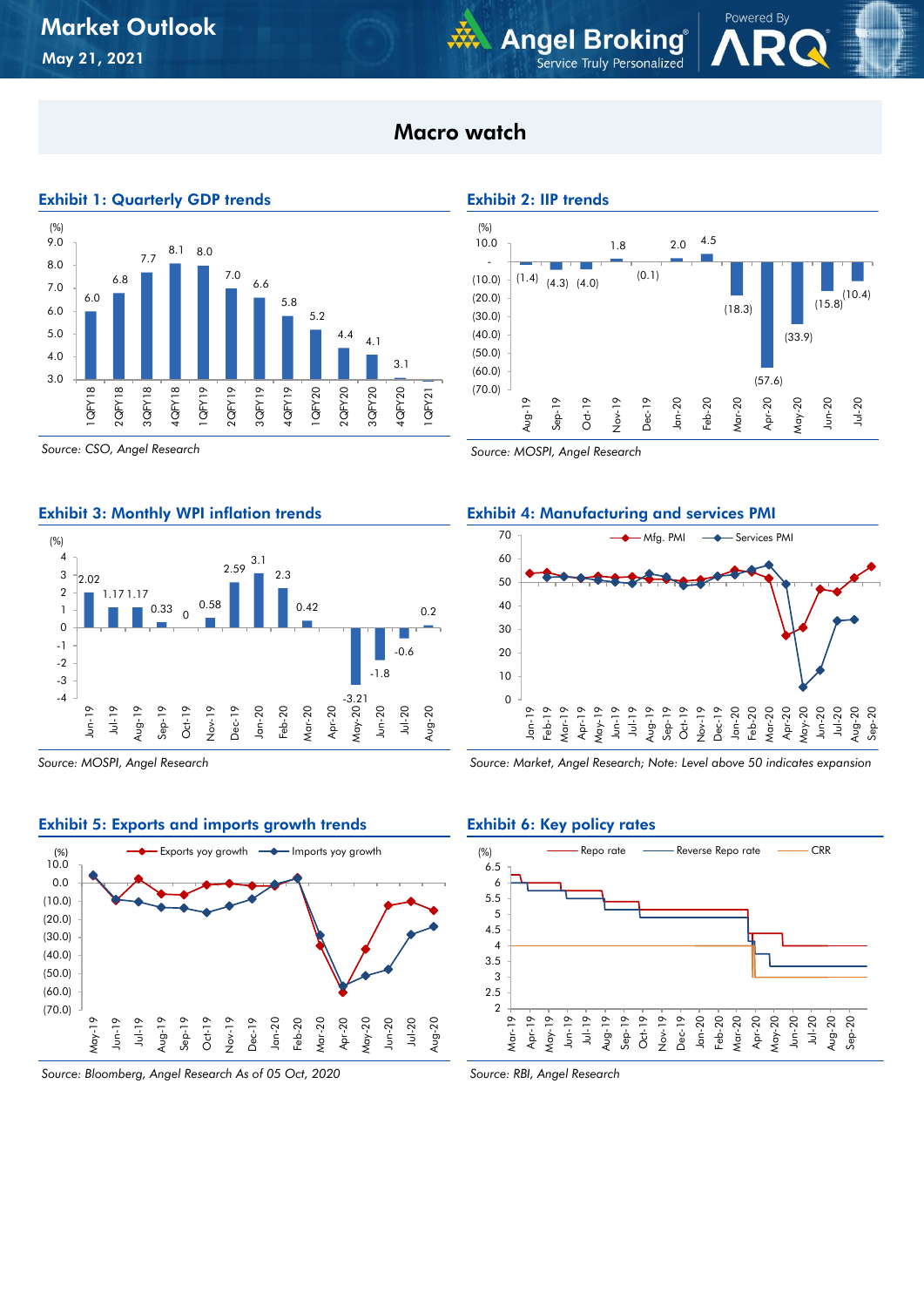## Global watch

**WA Angel Broking** 

Service Truly Personalized

Powered By





*Source: Bloomberg, Angel Research As of 05 Oct, 2020*

#### Exhibit 2: 2017 GDP Growth projection by IMF (%, yoy) across select developing and developed countries



*Source: IMF, Angel Research As of 05 Oct, 2020*



#### Exhibit 3: One year forward P-E ratio across select developing and developed countries

*Source: IMF, Angel Research As of 05 Oct, 2020*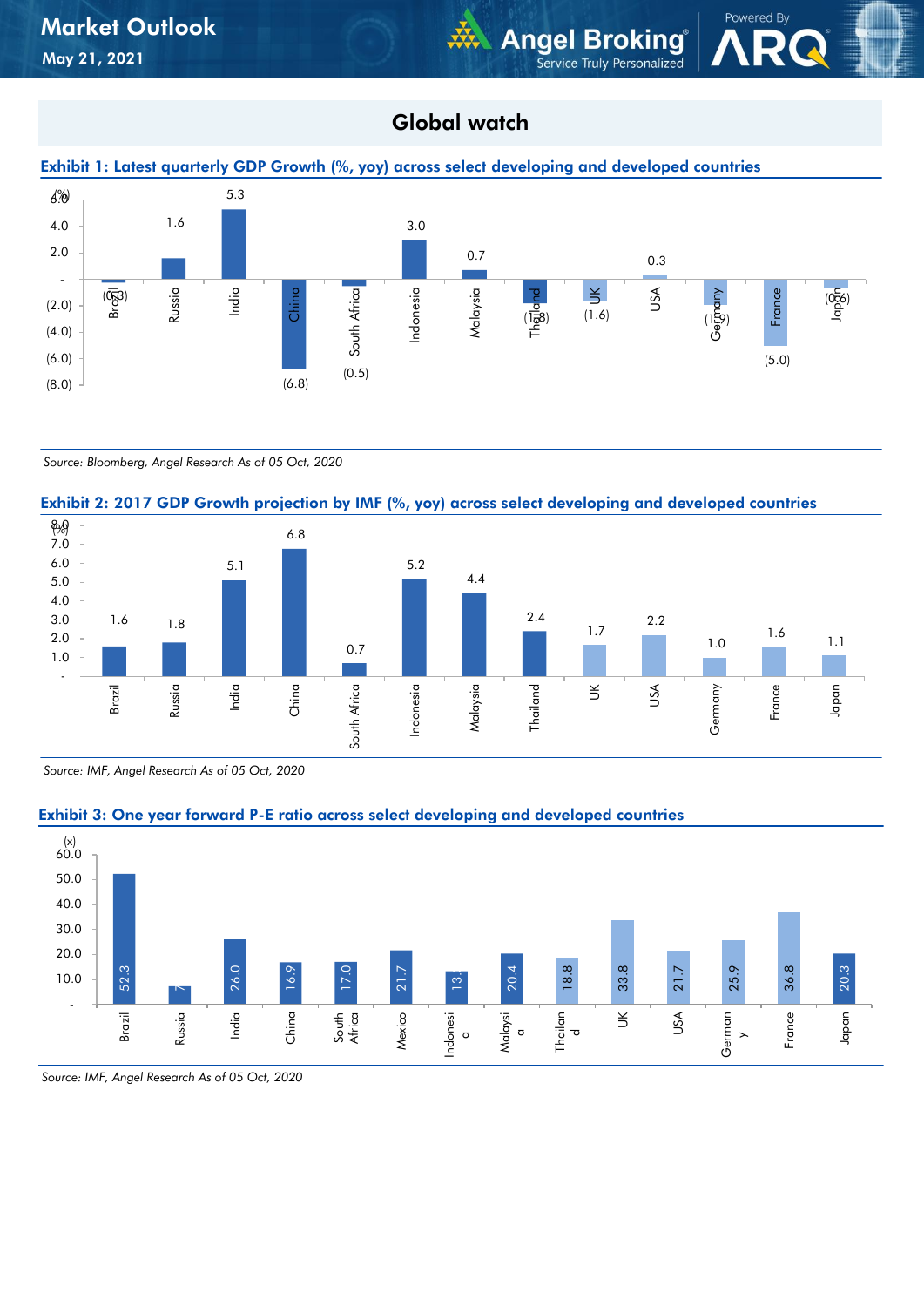### Exhibit 4: Relative performance of indices across globe

|               |                    |               |         | Returns (%) |         |
|---------------|--------------------|---------------|---------|-------------|---------|
| Country       | Name of index      | Closing price | 1M      | 3M          | 1YR     |
| <b>Brazil</b> | Bovespa            | 94603         | $-7.4$  | $-4.4$      | $-9.1$  |
| Russia        | Micex              | 2901          | $-2.5$  | 2.4         | 7.1     |
| India         | Nifty              | 11416         | $-1.0$  | 6.1         | 0.9     |
| China         | Shanghai Composite | 3218          | $-5.5$  | $-3.4$      | 10.5    |
| South Africa  | Top 40             | 50159         | $-3.6$  | $-5.2$      | 1.2     |
| Mexico        | Mexbol             | 36626         | $-1.4$  | $-3.3$      | $-15.6$ |
| Indonesia     | LQ45               | 761           | $-9.7$  | $-1.8$      | $-19.1$ |
| Malaysia      | KLCI               | 1496          | $-1.3$  | $-2.6$      | $-3.9$  |
| Thailand      | <b>SET 50</b>      | 788           | $-6.6$  | $-13.6$     | $-26.5$ |
| <b>USA</b>    | Dow Jones          | 27963         | $-2.4$  | $6.4\,$     | $5.2\,$ |
| UK            | <b>FTSE</b>        | 5877          | $0.3\,$ | $-6.5$      | $-20.1$ |
| Japan         | Nikkei             | 23184         | $-0.3$  | 2.1         | $6.5\,$ |
| Germany       | <b>DAX</b>         | 12748         | $-1.5$  | 0.1         | 4.0     |
| France        | CAC                | 4830          | $-2.2$  | $-4.2$      | $-13.7$ |

**Angel Broking**®

Powered By

*Source: Bloomberg, Angel Research As of 05 Oct, 2020*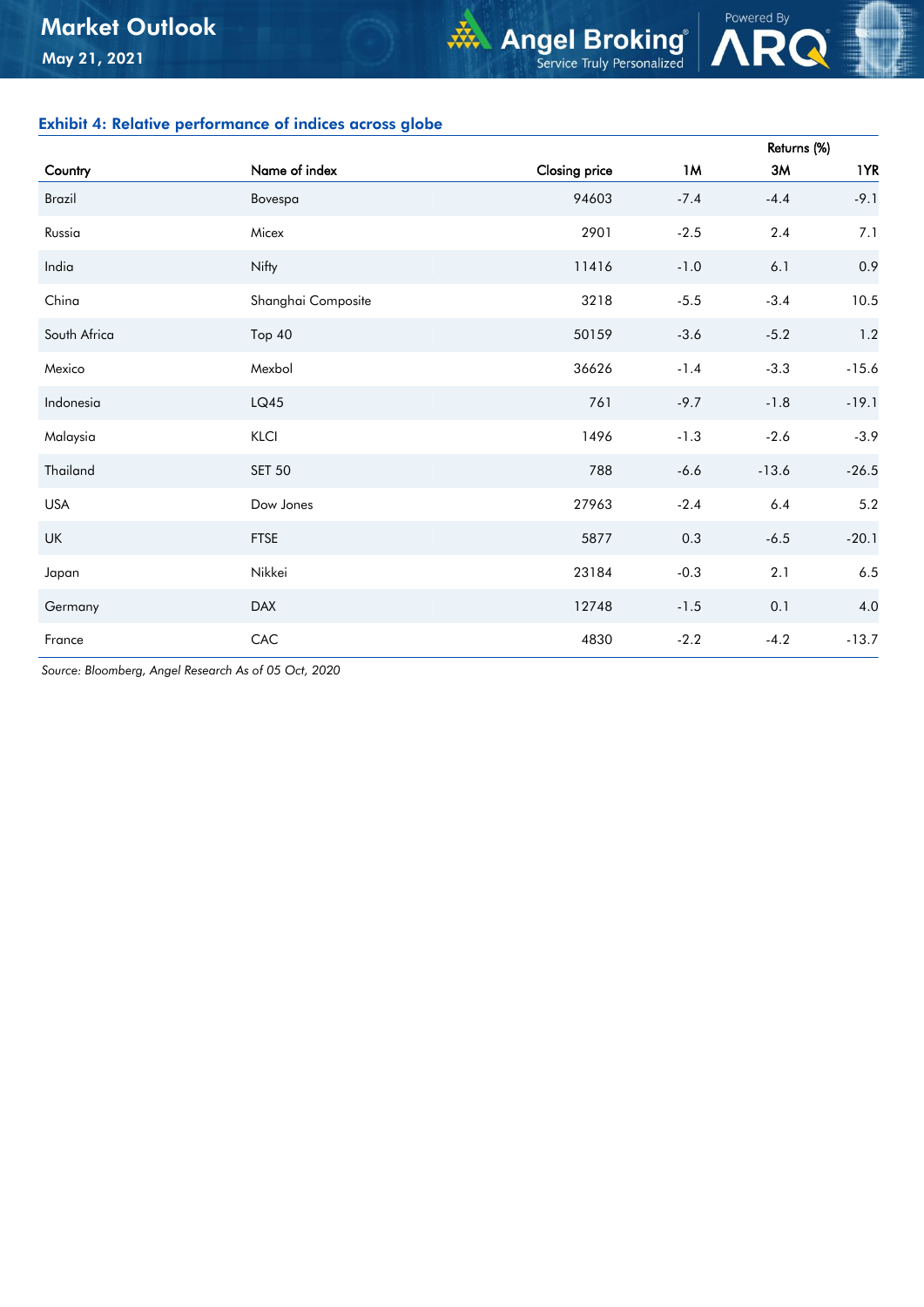# **Angel Broking**

Powered By

### Exhibit 7: Historical Angel Top Picks/Fundamental Calls

| Date Added  | <b>Top Picks/Fundamental</b> |                         | Stocks Reco Price | <b>Target/Revised Price</b> | <b>Current Status</b> |
|-------------|------------------------------|-------------------------|-------------------|-----------------------------|-----------------------|
| 17-03-2021. | <b>Top Picks</b>             | Crompton greaves        | 386               | 480                         | Open                  |
| 12-03-2021  | <b>Top Picks</b>             | <b>PVR</b>              | 1418              | 1800                        | Open                  |
| 18-02-2021  | <b>Top Picks</b>             | Federal Bank            | 87                | 110                         | Open                  |
| 18-02-2021  | <b>Top Picks</b>             | <b>IDFC First Bank</b>  | 56                | 68                          | Open                  |
| 17-02-2021  | <b>Top Picks</b>             | <b>GNA Axles</b>        | 414               | 500                         | Open                  |
| 28-02-2021  | <b>Top Picks</b>             | Shriram City Union      | 1492              | 1800                        | Open                  |
| 17-02-2021  | <b>Top Picks</b>             | Shriram City Union      | 1468              |                             | Closed(17/02/2021)    |
| 28-04-2021  | <b>Top Picks</b>             | <b>HCL Technologies</b> | 926               |                             | Closed(28/04/2021)    |
| 11-02-2021  | <b>Top Picks</b>             | <b>HCL Technologies</b> | 965               | 1,161                       | Open                  |
| 06-05-2021  | <b>Top Picks</b>             | Shriram City Union      | 1,655             | 2100                        | Open                  |
| 08-02-2021  | <b>Top Picks</b>             | Shriram City Union      | 1,468             | 1800                        | Open                  |
| 09-02-2021  | <b>Top Picks</b>             | Carborundum Universal   | 528               | 600                         | Open                  |
| 05-02-2021  | <b>Top Picks</b>             | Carborundum Universal   | 452               | 550                         | Open                  |
| 16-03-2021  | <b>Top Picks</b>             | PNC Infratech           | 249               |                             | Closed(16/03/2021)    |
| 08-02-2021  | <b>Top Picks</b>             | PNC Infratech           | 258               | 340                         | Open                  |
| 04-02-2021  | <b>Top Picks</b>             | PNC Infratech           | 231               | 268                         | Open                  |
| 03-03-2021  | <b>Top Picks</b>             | Narayana Hrudayalaya    | 429               |                             | Closed(03/03/2021     |
| 20-01-2021  | <b>Top Picks</b>             | Narayana Hrudayalaya    | 419               | 550                         | Open                  |
| 20-01-2021  | <b>Top Picks</b>             | <b>IDFC First Bank</b>  | 55                | 61                          | Open                  |
| 15-01-2021  | <b>Top Picks</b>             | Gujarat Gas             | 372               |                             | Closed(15/01/2021     |
| 24-12-2020  | <b>Top Picks</b>             | Gujarat Gas             | 376               | 450                         | Open                  |
| 04-02-2021  | <b>Top Picks</b>             | Whirlpool of India      | 2465              |                             | Closed(04/02/2021)    |
| 24-12-2020  | <b>Top Picks</b>             | Whirlpool of India      | 2527              | 3027                        | Open                  |
| 09-02-2021  | <b>Top Picks</b>             | <b>NRB</b> Bearings     | 128               | 150                         | Open                  |
| 06-01-2021  | <b>Top Picks</b>             | <b>NRB</b> Bearings     | 114               | 135                         | Open                  |
| 18-12-2020  | <b>Top Picks</b>             | <b>NRB</b> Bearings     | 100               | 118                         | Open                  |
| 18-12-2020  | <b>Top Picks</b>             | Narayana Hrudalaya      | 419               | 500                         | Open                  |
| 18-12-2020  | <b>Top Picks</b>             | Whirlpool of India      | 2165              | 2609                        | Open                  |
| 13-01-2021  | <b>Top Picks</b>             | Bandhan Bank            | 387               |                             | Closed(13/01/2021)    |
| 11-12-2020  | <b>Top Picks</b>             | Bandhan Bank            | 429               | 525                         | Open                  |
| 26-11-2020  | <b>Top Picks</b>             | <b>Bandhan Bank</b>     | 359               | 450                         | Open                  |
| 25-11-2020  | <b>Top Picks</b>             | Gujarat Gas             | 339               | 397                         | Open                  |
| 01-02-2021  | <b>Top Picks</b>             | Atul Ltd                | 6,470             |                             | Closed (01/02/2021)   |
| 28-10-2020  | <b>Top Picks</b>             | Atul Ltd                | 6,072             | 7,339                       | Open                  |
| 03-11-2020  | <b>Top Picks</b>             | Hind. Aeronautics       | 681               |                             | Closed(03/11/2020)    |
| 03-09-2020  | <b>Top Picks</b>             | Hind. Aeronautics       | 926               | 1,125                       | Open                  |
| 28-09-2020  | <b>Top Picks</b>             | <b>Chalet Hotel</b>     | 143               |                             | Closed(28/09/2020)    |
| 28-08-2020  | <b>Top Picks</b>             | Chalet Hotel            | 165               | 200                         | Open                  |
| 27-04-2021  | <b>Top Picks</b>             | Metropolis Healthcare   | 2254              |                             | Closed(27/04/2021)    |
| 22-03-2021  | <b>Top Picks</b>             | Metropolis Healthcare   | 2270              | 2590                        | Open                  |
| 22-03-2021  | <b>Top Picks</b>             | Metropolis Healthcare   | 1944              | 2380                        | Open                  |
| 11-02-2021  | <b>Top Picks</b>             | Metropolis Healthcare   | 2120              |                             | Closed(11/02/2021     |
| 06-10-2020  | <b>Top Picks</b>             | Metropolis Healthcare   | 1,950             | 2,360                       | Open                  |
| 28-08-2020  | <b>Top Picks</b>             | Metropolis Healthcare   | 1,832             | 2,156                       | Open                  |
| 28-08-2020  | <b>Top Picks</b>             | Inox Leisure            | 304               | 350                         | Open                  |
| 04-02-2021  | <b>Top Picks</b>             | <b>Hawkins Cooker</b>   | 5710              |                             | Closed(04/02/2021)    |
| 24-12-2020  | <b>Top Picks</b>             | <b>Hawkins Cooker</b>   | 5647              | 6776                        | Open                  |
| 17-09-2020  | <b>Top Picks</b>             | Hawkins Cooker          | 5,211             | 5,992                       | Open                  |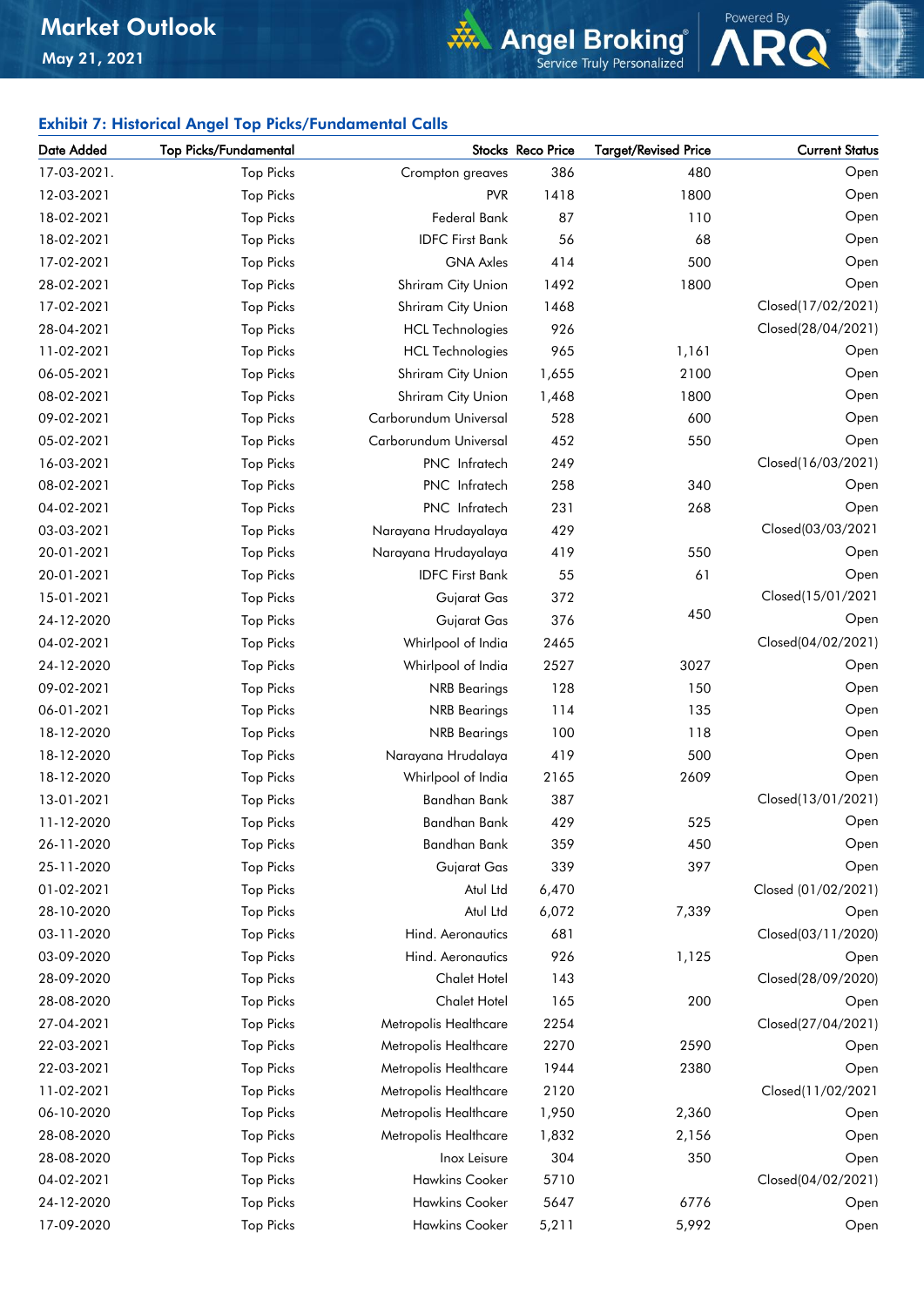## Market Outlook May 21, 2021

# **Angel Broking**



| 27-08-2020 | <b>Top Picks</b> | <b>Hawkins Cooker</b>        | 4,918 | 5,682 | Open               |
|------------|------------------|------------------------------|-------|-------|--------------------|
| 17-11-2020 | <b>Top Picks</b> | <b>VIP Industries</b>        | 311   |       | Closed(17/11/2020) |
| 17-09-2020 | <b>Top Picks</b> | <b>VIP Industries</b>        | 325   | 375   | Open               |
| 27-08-2020 | <b>Top Picks</b> | <b>VIP Industries</b>        | 303   | 348   | Open               |
| 16-03-2021 | <b>Top Picks</b> | JK Lakshmi Cement            | 424   |       | Closed(16/03/2021) |
| 04-12-2020 | <b>Top Picks</b> | JK Lakshmi Cement            | 363   | 422   | Open               |
| 17-11-2020 | <b>Top Picks</b> | JK Lakshmi Cement            | 342   | 391   | Open               |
| 05-11-2020 | <b>Top Picks</b> | JK Lakshmi Cement            | 292   | 355   | Open               |
| 24-08-2020 | <b>Top Picks</b> | JK Lakshmi Cement            | 287   | 328   | Open               |
| 01-12-2020 | <b>Top Picks</b> | Cholamandalam Inv & Fin Comp | 360   | 453   | Open               |
| 05-10-2020 | <b>Top Picks</b> | Cholamandalam Inv & Fin Comp | 307   | 332   | Open               |
| 03-10-2020 | <b>Top Picks</b> | Cholamandalam Inv & Fin Comp | 257   | 290   | Open               |
| 24-08-2020 | <b>Top Picks</b> | Cholamandalam Inv & Fin Comp | 232   | 280   | Open               |
| 06-05-2021 | <b>Top Picks</b> | Persistent Systems           | 2,253 | 2500  | Open               |
| 15-01-2021 | <b>Top Picks</b> | Persistent Systems           | 1,620 |       | Closed(15/01/2021) |
|            |                  |                              |       |       |                    |
| 24-08-2020 | <b>Top Picks</b> | Persistent Systems           | 1,040 | 1,149 | Open               |
| 02-09-2020 | <b>Top Picks</b> | Alembic Pharma               | 921   |       | Closed(02/09/2020) |
| 04-08-2020 | <b>Top Picks</b> | Alembic Pharma               | 1,017 | 1,400 | Open               |
| 07-01-2021 | <b>Top Picks</b> | Persistent Systems           | 1,514 | 1,776 | Open               |
| 28-09-2020 | <b>Top Picks</b> | Persistent Systems           | 1,270 | 1,531 | Open               |
| 25-08-2020 | <b>Top Picks</b> | Persistent Systems           | 1,090 | 1,276 | Open               |
| 29-07-2020 | <b>Top Picks</b> | Persistent Systems           | 885   | 1,085 | Open               |
| 30-10-2020 | <b>Top Picks</b> | Zensar Technologies          | 179   |       | Closed(30/10/2020) |
| 17-09-2020 | <b>Top Picks</b> | Zensar Technologies          | 194   | 234   | Open               |
| 29-07-2020 | <b>Top Picks</b> | Zensar Technologies          | 155   | 204   | Open               |
| 13-01-2021 | <b>Top Picks</b> | Swaraj Engines               | 1,415 |       | Closed(13/01/2021) |
| 24-08-2020 | <b>Top Picks</b> | Swaraj Engines               | 1,645 | 1,891 | Open               |
| 08-06-2020 | <b>Top Picks</b> | Swaraj Engines               | 1290  | 1,665 | Open               |
| 19-11-2020 | <b>Top Picks</b> | <b>Endurance Tech</b>        | 1,036 |       | Closed(19/11/2020) |
| 24-08-2020 | <b>Top Picks</b> | <b>Endurance Tech</b>        | 1,039 | 1,297 | Open               |
| 08-06-2020 | <b>Top Picks</b> | <b>Endurance Tech</b>        | 838   | 1015  | Open               |
| 07-01-2021 | <b>Top Picks</b> | <b>IDFC First Bank</b>       | 46    | 55    | Open               |
| 25-11-2020 | <b>Top Picks</b> | <b>IDFC First Bank</b>       | 36    | 44    | Open               |
| 11-11-2020 | <b>Top Picks</b> | <b>IDFC First Bank</b>       | 33.2  | 40    | Open               |
| 29-08-2020 | <b>Top Picks</b> | <b>IDFC First Bank</b>       | 34    | 36    | Open               |
| 08-06-2020 | <b>Top Picks</b> | <b>IDFC First Bank</b>       | 25.6  | 32    | Open               |
| 14-07-2020 | <b>Top Picks</b> | Axis Bank                    | 423   |       | Closed(14/07/2020) |
| 03-06-2020 | <b>Top Picks</b> | Axis Bank                    | 424   | 500   | Open               |
| 21-07-2020 | <b>Top Picks</b> | Bajaj Finance                | 3,255 |       | Closed(21/07/2020) |
| 24-06-2020 | <b>Top Picks</b> | Bajaj Finance                | 3,027 | 3,550 | Open               |
| 03-06-2020 | <b>Top Picks</b> | Bajaj Finance                | 2,455 | 3,000 | Open               |
| 13-01-2021 | <b>Top Picks</b> | Escorts Ltd                  | 1,387 | 1,573 | Open               |
| 03-08-2020 | <b>Top Picks</b> | Escorts Ltd                  | 1,110 |       | Closed(03/08/2020) |
|            |                  |                              | 970   |       |                    |
| 01-06-2020 | <b>Top Picks</b> | Escorts Ltd                  |       | 1,150 | Open               |
| 14-08-2020 | <b>Top Picks</b> | <b>HDFC Ltd</b>              | 1,813 |       | Closed(14/08/2020  |
| 01-06-2020 | <b>Top Picks</b> | <b>HDFC Ltd</b>              | 1,756 | 1,950 | Open               |
| 20-08-2020 | <b>Top Picks</b> | Dr. Reddy Lab                | 4,483 |       | Closed(20/08/2020) |
| 30-06-2020 | <b>Top Picks</b> | Dr. Reddy Lab                | 4,516 | 5,000 | Open               |
| 28-05-2020 | <b>Top Picks</b> | Dr. Reddy Lab                | 3,877 |       | Open               |
| 27-05-2020 | <b>Top Picks</b> | Dhanuka Agritech             | 573   |       | Closed(27/05/2020) |
| 16-05-2020 | <b>Top Picks</b> | Dhanuka Agritech             | 482   | 589   | Open               |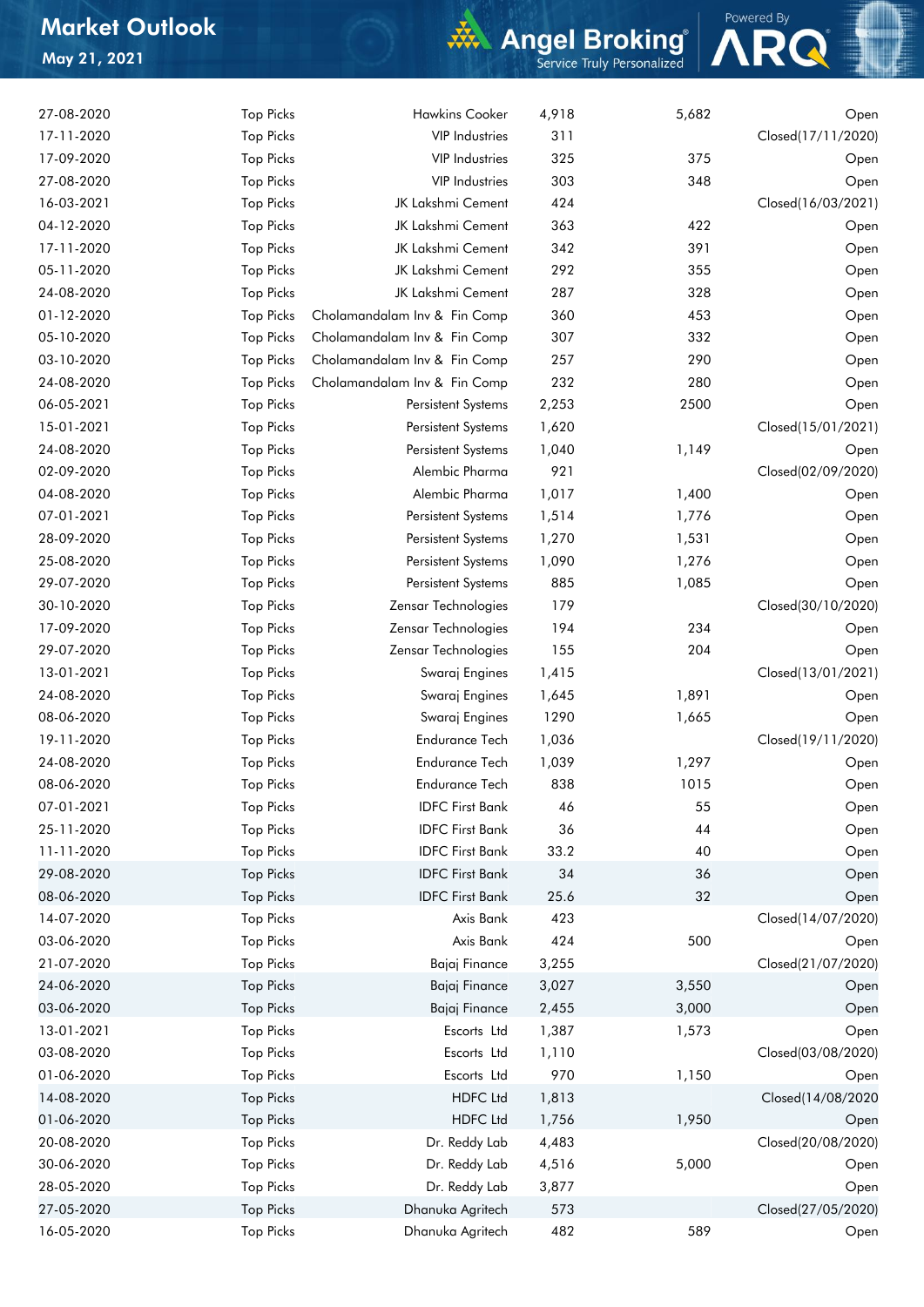## Market Outlook May 21, 2021

# **Angel Broking**



| 07-05-2020 | <b>Top Picks</b> | Dhanuka Agritech          | 438   | 520   | Open                  |
|------------|------------------|---------------------------|-------|-------|-----------------------|
| 31-08-2020 | <b>Top Picks</b> | PI Industries             | 1,916 |       | Closed(31/08/2020)    |
| 07-08-2020 | <b>Top Picks</b> | PI Industries             | 1,947 | 2,416 | Open                  |
| 24-04-2020 | <b>Top Picks</b> | PI Industries             | 1,507 | 2,087 | Open                  |
| 17-05-2021 | <b>Top Picks</b> | <b>Galaxy Surfactants</b> | 3,158 | 3,600 | Open                  |
| 28-04-2021 | <b>Top Picks</b> | <b>Galaxy Surfactants</b> | 2,685 | 3200  | Open                  |
| 23-04-2021 | <b>Top Picks</b> | <b>Galaxy Surfactants</b> | 2,550 | 2,750 | Open                  |
| 04-01-2021 | <b>Top Picks</b> | <b>Galaxy Surfactants</b> | 2,133 | 2,569 | Open                  |
| 18-11-2020 | <b>Top Picks</b> | <b>Galaxy Surfactants</b> | 1,996 | 2,284 | Open                  |
| 05-11-2020 | <b>Top Picks</b> | <b>Galaxy Surfactants</b> | 1,773 | 2,075 | Open                  |
| 04-11-2020 | <b>Top Picks</b> | <b>Galaxy Surfactants</b> | 1,664 | 1,997 | Open                  |
| 13-08-2020 | <b>Top Picks</b> | <b>Galaxy Surfactants</b> | 1,751 |       | Closed(13/08/2020)    |
| 07-07-2020 | <b>Top Picks</b> | <b>Galaxy Surfactants</b> | 1,576 | 1,800 | Open                  |
| 03-07-2020 | <b>Top Picks</b> | <b>Galaxy Surfactants</b> | 1,600 | 1,750 | Open                  |
| 24-04-2020 | <b>Top Picks</b> | <b>Galaxy Surfactants</b> | 1,394 | 1,610 | Open                  |
| 13-08-2020 | <b>Top Picks</b> | Aarti Industries          | 1,012 |       | Closed(13/08/2020)    |
| 05-07-2020 | <b>Top Picks</b> | Aarti Industries          | 926   | 1,165 | Open                  |
| 29-04-2020 | <b>Top Picks</b> | Aarti Industries          | 1,111 | 1,284 | Open                  |
| 27-04-2020 | <b>Top Picks</b> | Aarti Industries          | 1,018 | 1,164 | Open                  |
| 24-04-2020 | <b>Top Picks</b> | Aarti Industries          | 929   | 1,084 | Open                  |
| 02-11-2020 | <b>Top Picks</b> | Reliance Ind.             | 1,912 |       | Closed(02/11/2020)    |
| 11-09-2020 | <b>Top Picks</b> | Reliance Ind.             | 2,319 | 2,543 | Open                  |
| 11-07-2020 | <b>Top Picks</b> | Reliance Ind.             | 1,878 | 2,277 | Open                  |
| 22-06-2020 | <b>Top Picks</b> | Reliance Ind.             | 1,747 | 1,937 | Open                  |
| 20-05-2020 | <b>Top Picks</b> | Reliance Ind.             | 1,441 | 1,748 | Open                  |
| 28-04-2020 | <b>Top Picks</b> | Reliance Ind.             | 1,430 | 1,626 | Open                  |
| 24-04-2020 | <b>Top Picks</b> | Reliance Ind.             | 1,372 | 1,520 | Open                  |
| 17-04-2020 | <b>Top Picks</b> | Reliance Ind.             | 1,205 | 1,412 | Open                  |
| 14-09-2020 | <b>Top Picks</b> | Britannia Ind.            | 3,786 |       | Closed(14/09/2020)    |
| 28-04-2020 | <b>Top Picks</b> | Britannia Ind.            | 3,194 | 3,550 |                       |
| 16-04-2020 | <b>Top Picks</b> | Britannia Ind.            | 2,832 | 3,320 | Open<br>Open          |
| 06-05-2020 | <b>Top Picks</b> | Dabur India               | 450   |       | Closed(06/05/2020)    |
| 16-04-2020 | <b>Top Picks</b> | Dabur India               | 501   | 570   |                       |
| 08-06-2020 |                  |                           | 708   |       | Open                  |
|            | <b>Top Picks</b> | Infosys                   |       |       | Closed on(08/06/2020) |
| 16-04-2020 | <b>Top Picks</b> | Infosys                   | 625   | 841   | Open                  |
| 13-08-2020 | <b>Top Picks</b> | L&T Infotech              | 2,504 |       | Closed(13/08/2020)    |
| 22-07-2020 | <b>Top Picks</b> | L&T Infotech              | 2,338 | 2,611 | Open                  |
| 08-07-2020 | Fundamental      | L&T Infotech              | 2,054 |       | Open                  |
| 26-05-2020 | <b>Top Picks</b> | L&T Infotech              | 1,787 | 2,038 | Open                  |
| 16-04-2020 | <b>Top Picks</b> | L&T Infotech              | 1,493 | 1,803 | Open                  |
| 09-04-2020 | <b>Top Picks</b> | Dr.Lal Path Labs          | 1,462 |       | Closed(09/04/2020)    |
| 06-04-2020 | <b>Top Picks</b> | Dr.Lal Path Labs          | 1,384 | 1,768 | Open                  |
| 12-08-2020 | <b>Top Picks</b> | Ipca Labs                 | 2,037 |       | Closed(12/08/2020)    |
| 04-08-2020 | <b>Top Picks</b> | Ipca Labs                 | 1,987 | 2,400 | Open                  |
| 06-04-2020 | <b>Top Picks</b> | Ipca Labs                 | 1,332 | 1,900 | Open                  |
| 24-08-2020 | <b>Top Picks</b> | <b>Bharti Airtel</b>      | 520   |       | Closed(24/08/2020)    |
| 05-07-2020 | <b>Top Picks</b> | <b>Bharti Airtel</b>      | 581   | 672   | Open                  |
| 12-05-2020 | <b>Top Picks</b> | <b>Bharti Airtel</b>      | 560   | 629   | Open                  |
| 16-04-2020 | <b>Top Picks</b> | <b>Bharti Airtel</b>      | 510   | 594   | Open                  |
| 09-04-2020 | <b>Top Picks</b> | <b>Bharti Airtel</b>      | 462   | 543   | Open                  |
| 06-04-2020 | <b>Top Picks</b> | <b>Bharti Airtel</b>      | 421   | 492   | Open                  |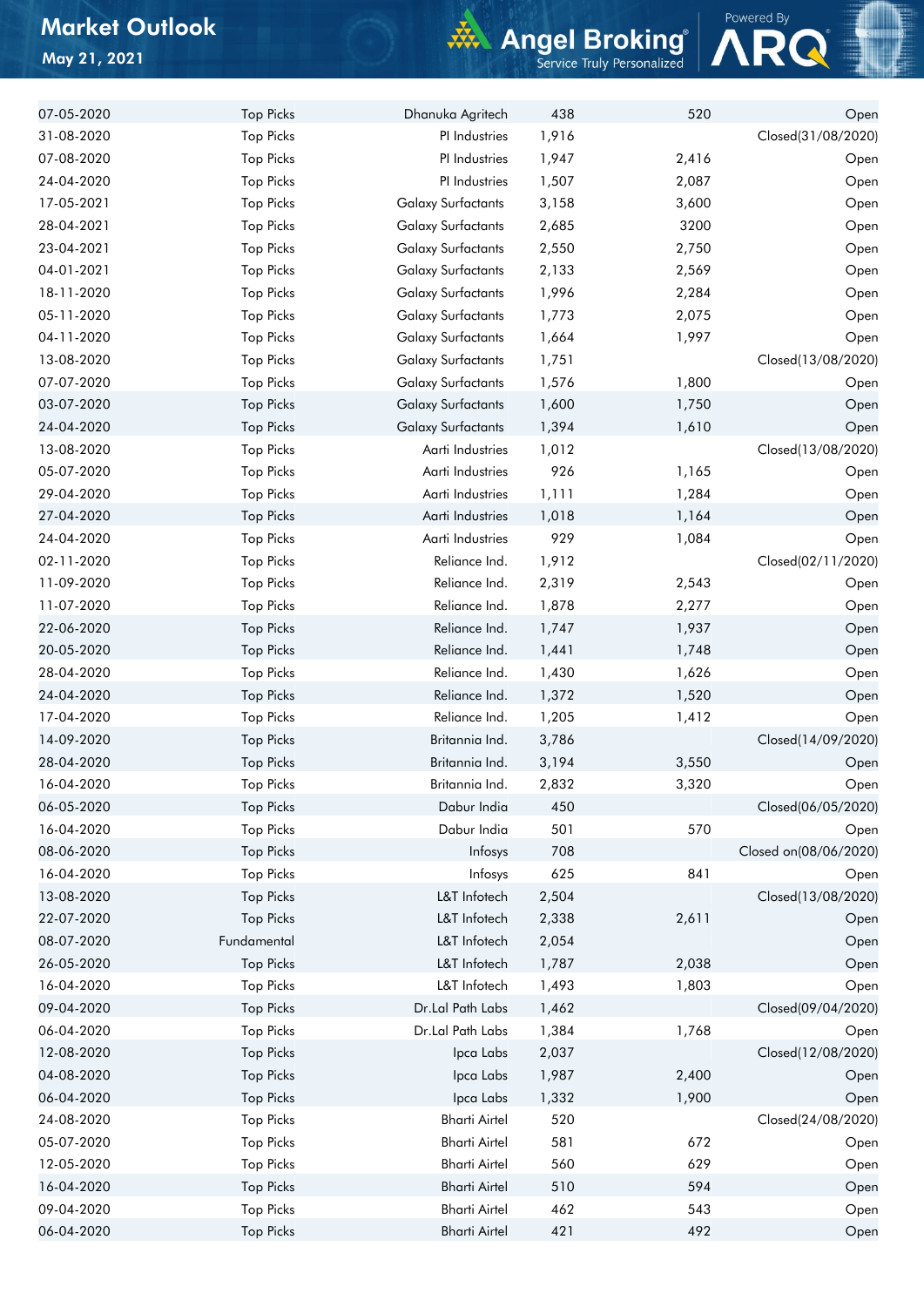*1 Source: Company, Angel Research*

#### Exhibit 8: Historical Angel Top Picks/Fundamental Calls

| Date Added | <b>Top Picks/Fundamental</b> | <b>Stocks</b>           | <b>Reco Price</b> | <b>Target/Revised Price</b> | <b>Current Status</b> |
|------------|------------------------------|-------------------------|-------------------|-----------------------------|-----------------------|
| 08-06-2020 | <b>Top Picks</b>             | P&G Hygiene             | 10150             |                             | Closed on(08/06/2020) |
| 16-04-2020 | <b>Top Picks</b>             | P&G Hygiene             | 11,128            | 12,230                      | Open                  |
| 02-04-2020 | <b>Top Picks</b>             | P&G Hygiene             | 10,161            | 11,670                      | Open                  |
| 08-06-2020 | <b>Top Picks</b>             | Nestle India            | 17,160            |                             | Closed on(08/06/2020) |
| 09-04-2020 | <b>Top Picks</b>             | Nestle India            | 16,848            | 20,687                      | Open                  |
| 30-03-2020 | <b>Top Picks</b>             | Nestle India            | 15,091            | 17,355                      | Open                  |
| 08-07-2020 | <b>Top Picks</b>             | Hindustan Unilever      | 2,185             |                             | Closed on(08/07/2020  |
| 08-05-2020 | <b>Top Picks</b>             | Hindustan Unilever      | 2,088             | 2,364                       | Open                  |
| 04-05-2020 | <b>Top Picks</b>             | Hindustan Unilever      | 2,121             |                             | Closed on(04/05/2020) |
| 09-04-2020 | <b>Top Picks</b>             | Hindustan Unilever      | 2,459             | 3,080                       | Open                  |
| 30-03-2020 | <b>Top Picks</b>             | Hindustan Unilever      | 2,140             | 2,461                       | Open                  |
| 29-07-2020 | <b>Top Picks</b>             | Colgate Palmolive       | 1,413             |                             | Closed on(29/07/2020  |
| 28-04-2020 | <b>Top Picks</b>             | Colgate Palmolive       | 1,556             | 1,772                       | Open                  |
| 09-04-2020 | <b>Top Picks</b>             | Colgate Palmolive       | 1,341             | 1,680                       | Open                  |
| 06-04-2020 | <b>Top Picks</b>             | Colgate Palmolive       | 1,241             | 1,450                       | Open                  |
| 30-03-2020 | <b>Top Picks</b>             | Colgate Palmolive       | 1,152             | 1,325                       | Open                  |
| 13-07-2020 | <b>Top Picks</b>             | Avenue Supermart        | 2,232             |                             | Closed(13/07/2020)    |
| 09-04-2020 | <b>Top Picks</b>             | Avenue Supermart        | 2,300             | 2,735                       | Open                  |
| 30-03-2020 | <b>Top Picks</b>             | Avenue Supermart        | 2,038             | 2,395                       | Open                  |
| 07-05-2020 | <b>Top Picks</b>             | Asian Paints            | 1,610             |                             | Closed(07/05/2020)    |
| 28-04-2020 | <b>Top Picks</b>             | Asian Paints            | 1,852             | 2,131                       | Open                  |
| 09-04-2020 | <b>Top Picks</b>             | Asian Paints            | 1,610             | 1,981                       | Open                  |
| 11-03-2020 | <b>Top Picks</b>             | Asian Paints            | 1,864             | 2,118                       | Open                  |
| 21-04-2020 | Fundamental                  | Ultratech Cement        | 3,409             |                             | Closed(21/04/2020)    |
| 30-03-2020 | Fundamental                  | <b>Ultratech Cement</b> | 3,148             | 5,373                       | Hold                  |
| 30-10-2019 | <b>Top Picks</b>             | <b>Ultratech Cement</b> | 4,481             | 5,373                       | Open                  |
| 28-07-2020 | <b>Top Picks</b>             | Larsen Toubro           | 914               |                             | Closed(28/07/2020)    |
| 01-06-2020 | <b>Top Picks</b>             | Larsen Toubro           | 951               | 1,093                       | Open                  |
| 25-02-2020 | <b>Top Picks</b>             | Larsen Toubro           | 1,250             |                             | Closed(25/02/2020)    |
| 29-10-2019 | <b>Top Picks</b>             | Larsen Toubro           | 1,365             | 1,689                       | Open                  |
| 22-05-2020 | <b>Top Picks</b>             | <b>Hawkins Cooker</b>   | 4,235             |                             | Closed(22/05/2020)    |
| 06-04-2020 | <b>Top Picks</b>             | Hawkins Cooker          | 3,860             | 5,500                       | Open                  |
| 28-01-2020 | <b>Top Picks</b>             | <b>Hawkins Cooker</b>   | 4,332             | 4,732                       | Open                  |
| 13-01-2020 | <b>Top Picks</b>             | <b>Hawkins Cooker</b>   | 3,591             | 4,353                       | Open                  |
| 24-04-2020 | Fundamental                  | Inox Wind               | 27                |                             | Closed(24/04/2020)    |
| 06-06-2019 | Fundamental                  | Inox Wind               | 55                |                             | Hold                  |
| 10-08-2018 | <b>Top Picks</b>             | Inox Wind               | 107               | 127                         | Open                  |
| 08-11-2019 | <b>Top Picks</b>             | <b>TTK Prestige</b>     | 6075              |                             | Closed(08/11/2019)    |
| 30-11-2018 | <b>Top Picks</b>             | <b>TTK Prestige</b>     | 7,206             | 8,200                       | Open                  |
| 09-08-2018 | <b>Top Picks</b>             | <b>TTK Prestige</b>     | 6,206             | 7,500                       | Open                  |
| 07-10-2019 | Fundamental                  | Aurobindo Pharma        | 460               |                             | Closed(07/10/2019)    |
| 26-09-2019 | Fundamental                  | Aurobindo Pharma        | 610               |                             | Hold                  |
| 07-09-2019 | <b>Top Picks</b>             | Aurobindo Pharma        | 759               | 870                         | Open                  |
| 06-07-2018 | <b>Top Picks</b>             | Aurobindo Pharma        | 603               | 780                         | Open                  |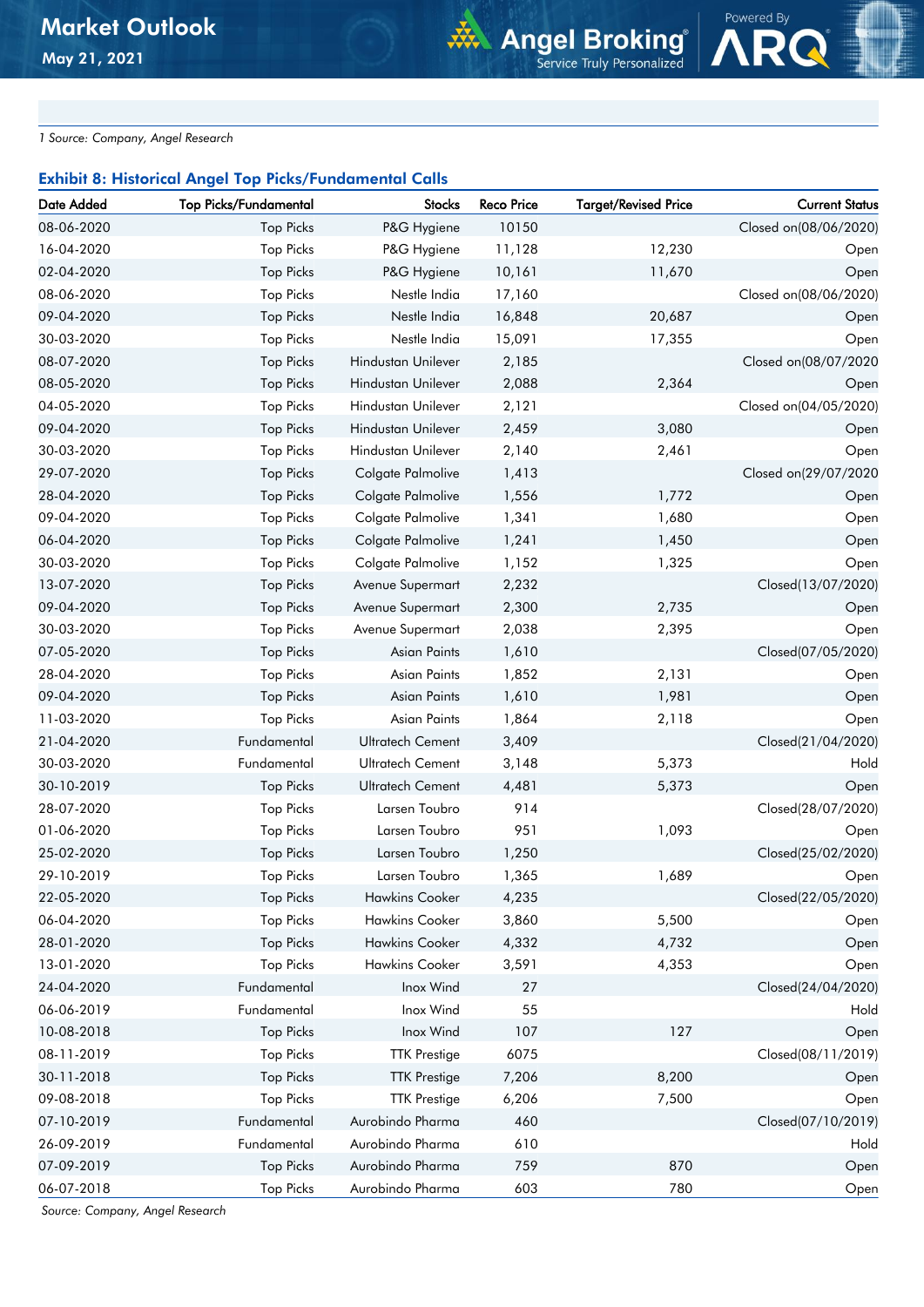### Exhibit 9: Historical Angel Top Picks/Fundamental Calls

| Date Added | <b>Top Picks/Fundamental</b> |                               | Stocks Reco Price | <b>Target/Revised Price</b> | <b>Current Status</b> |
|------------|------------------------------|-------------------------------|-------------------|-----------------------------|-----------------------|
| 15-04-2020 | <b>Top Picks</b>             | <b>RBL Bank</b>               | 121               |                             | Closed(15/04/2020)    |
| 11-03-2020 | <b>Top Picks</b>             | <b>RBL Bank</b>               | 227               |                             | Hold                  |
| 31-10-2019 | <b>Top Picks</b>             | <b>RBL Bank</b>               | 312               | 410                         | Open                  |
| 22-07-2019 | <b>Top Picks</b>             | <b>RBL Bank</b>               | 500               | 650                         | Open                  |
| 04-04-2019 | <b>Top Picks</b>             | <b>RBL Bank</b>               | 649               | 775                         | Open                  |
| 30-08-2018 | <b>Top Picks</b>             | <b>RBL Bank</b>               | 626               | 690                         | Open                  |
| 06-07-2018 | <b>Top Picks</b>             | <b>RBL Bank</b>               | 565               | 670                         | Open                  |
| 02-12-2019 | Fundamental                  | Yes Bank                      | 64                |                             | Closed(02/12/2019)    |
| 18-07-2019 | Fundamental                  | Yes Bank                      | 98                |                             | Hold                  |
| 30-04-2019 | Fundamental                  | Yes Bank                      | 168               |                             | Hold                  |
| 25-01-2019 | <b>Top Picks</b>             | Yes Bank                      | 214               | 280                         | Open                  |
| 27-07-2019 | <b>Top Picks</b>             | Yes Bank                      | 370               | 435                         | Open                  |
| 06-07-2018 | <b>Top Picks</b>             | Yes Bank                      | 348               | 418                         | Open                  |
| 05-10-2019 | Fundamental                  | Jindal Steel & Power          | 224               |                             | Closed(02/12/2019)    |
| 05-10-2019 | Fundamental                  | Jindal Steel & Power          | 94                |                             | Hold                  |
| 24-05-2019 | <b>Top Picks</b>             | Jindal Steel & Power          | 152               | 250                         | Open                  |
| 07-02-2019 | <b>Top Picks</b>             | Jindal Steel & Power          | 135               | 249                         | Open                  |
| 15-11-2018 | <b>Top Picks</b>             | Jindal Steel & Power          | 175               | 320                         | Open                  |
| 30-06-2018 | <b>Top Picks</b>             | Jindal Steel & Power          | 222               | 350                         | Open                  |
| 15-04-2020 | <b>Top Picks</b>             | Shriram Transport Finance Com | 685               |                             | Closed(15/04/2020)    |
| 11-03-2020 | <b>Top Picks</b>             | Shriram Transport Finance Com | 987               |                             | Hold                  |
| 05-02-2020 | <b>Top Picks</b>             | Shriram Transport Finance Com | 1,047             | 1410                        | Open                  |
| 20-06-2018 | <b>Top Picks</b>             | Shriram Transport Finance Com | 1,090             | 1,410                       | Open                  |
| 20-06-2018 | <b>Top Picks</b>             | Shriram Transport Finance Com | 1,156             | 1,410                       | Open                  |
| 20-06-2018 | <b>Top Picks</b>             | Shriram Transport Finance Com | 1,466             | 1,764                       | Open                  |
| 26-05-2020 | <b>Top Picks</b>             | Bata India                    | 1,265             |                             | Closed(26/05/2020)    |
| 09-04-2020 | <b>Top Picks</b>             | Bata India                    | 1,240             | 1,561                       | Open                  |
| 06-04-2020 | <b>Top Picks</b>             | Bata India                    | 1,190             | 1,650                       | Open                  |
| 12-03-2020 | <b>Top Picks</b>             | Bata India                    | 1,411             | 1,800                       | Open                  |
| 06-02-2020 | Fundamental                  | Bata India                    | 1,856             |                             | Closed(06/02/2020)    |
| 03-09-2019 | Fundamental                  | Bata India                    | 1,538             | 1,865                       | Hold                  |
| 03-08-2019 | <b>Top Picks</b>             | Bata India                    | 1,310             | 1,525                       | Open                  |
| 13-02-2019 | <b>Top Picks</b>             | Bata India                    | 1,189             | 1,479                       | Open                  |
| 03-11-2018 | <b>Top Picks</b>             | Bata India                    | 1,008             | 1,243                       | Open                  |
| 30-07-2018 | <b>Top Picks</b>             | Bata India                    | 918               | 1,007                       | Open                  |
| 23-07-2018 | <b>Top Picks</b>             | Bata India                    | 842               | 955                         | Open                  |
| 01-07-2018 | <b>Top Picks</b>             | Bata India                    | 862               | 948                         | Open                  |
| 18-06-2018 | <b>Top Picks</b>             | Bata India                    | 779               | 896                         | Open                  |
| 16-04-2020 | Fundamental                  | Amber Enterprises             | 1,116             |                             | Closed(16/04/2020)    |
| 30-03-2020 | Fundamental                  | Amber Enterprises             | 1,221             | 1,830                       | Hold                  |
| 31-01-2020 | <b>Top Picks</b>             | Amber Enterprises             | 1,540             | 1,830                       | Open                  |
| 09-01-2020 | Fundamental                  | Amber Enterprises             | 1,209             |                             | Hold                  |
| 25-09-2019 | <b>Top Picks</b>             | Amber Enterprises             | 901               | 1100                        | Open                  |
| 16-02-2019 | <b>Top Picks</b>             | Amber Enterprises             | 637               | 910                         | Open                  |
| 08-08-2018 | <b>Top Picks</b>             | Amber Enterprises             | 939               | 1135                        | Open                  |
| 14-06-2018 | <b>Top Picks</b>             | Amber Enterprises             | 1,026             | 1,230                       | Open                  |
|            |                              |                               |                   |                             |                       |

Powered By

**Angel Broking**®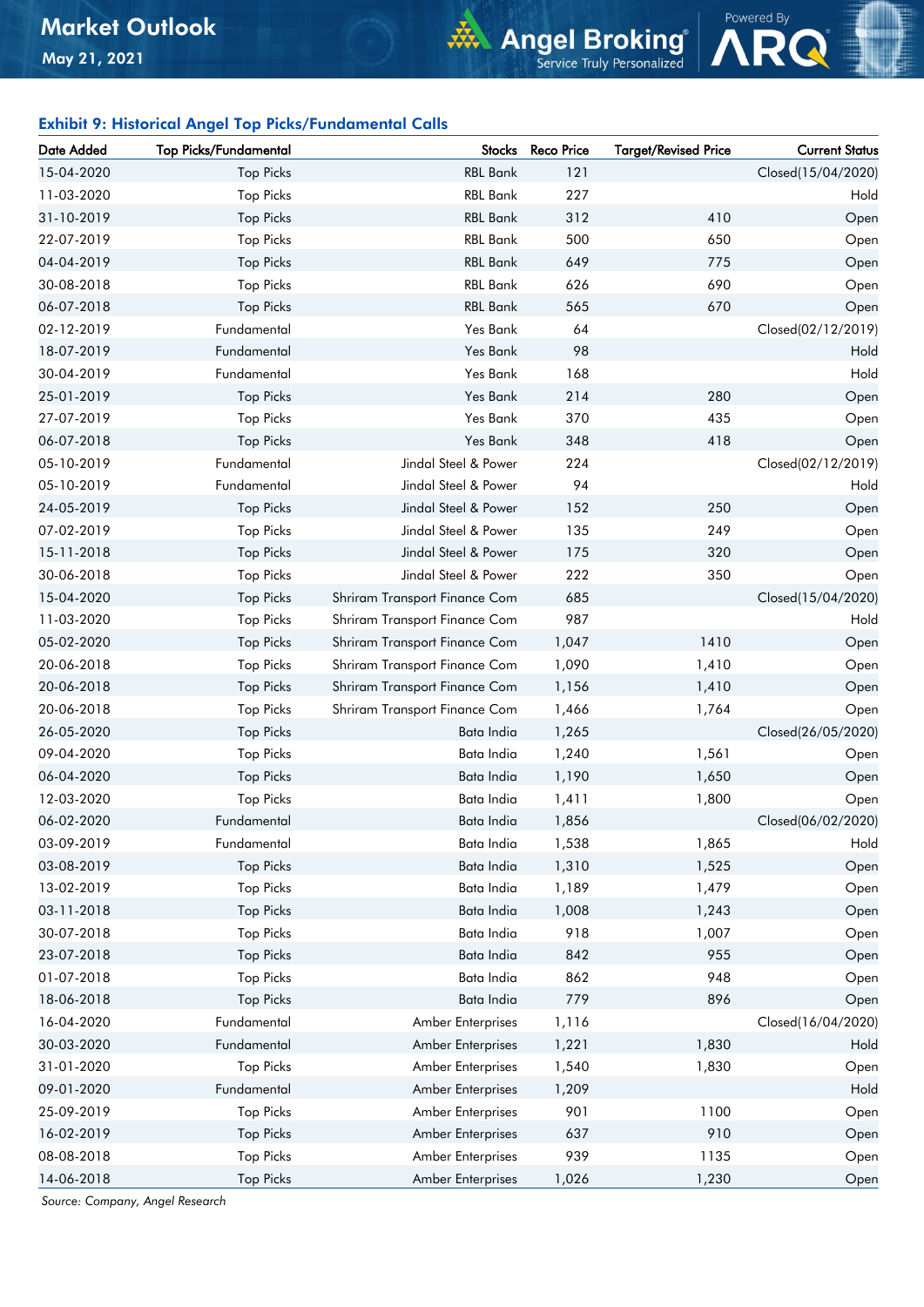### Exhibit 10: Historical Angel Top Picks/Fundamental Calls

| Date Added | <b>Top Picks/Fundamental</b> | <b>Stocks</b>               | <b>Reco Price</b> | <b>Target/Revised Price</b> | <b>Current Status</b> |
|------------|------------------------------|-----------------------------|-------------------|-----------------------------|-----------------------|
| 07-11-2019 | <b>Top Picks</b>             | M&M                         | 580               |                             | Closed(07/11/2019)    |
| 09-08-2019 | <b>Top Picks</b>             | M&M                         | 550               | 724                         | Open                  |
| 15-02-2019 | <b>Top Picks</b>             | M&M                         | 626               | 850                         | Open                  |
| 07-06-2018 | <b>Top Picks</b>             | M&M                         | 918               | 1050                        | Open                  |
| 04-05-2018 | <b>Top Picks</b>             | M&M                         | 860               | 990                         | Open                  |
| 22-01-2020 | Fundamental                  | <b>HDFC Bank</b>            | 1244              |                             | Closed(22/01/2020)    |
| 20-01-2020 | Fundamental                  | <b>HDFC Bank</b>            | 1278              | 1390                        | Hold                  |
| 23-10-2019 | <b>Top Picks</b>             | <b>HDFC Bank</b>            | 1241              | 1390                        | Open                  |
| 23-07-2019 | <b>Top Picks</b>             | <b>HDFC</b> Bank            | 2264              | 2620                        | Open                  |
| 22-01-2019 | <b>Top Picks</b>             | <b>HDFC Bank</b>            | 2145              | 2500                        | Open                  |
| 24-07-2018 | <b>Top Picks</b>             | <b>HDFC</b> Bank            | 2158              | 2350                        | Open                  |
| 02-05-2018 | <b>Top Picks</b>             | <b>HDFC Bank</b>            | 1944              | 2315                        | Open                  |
| 04-05-2018 | <b>Top Picks</b>             | Matrimony.com Ltd           | 573               | 1016                        | Closed(17/08/2018)    |
| 20-04-2018 | <b>Top Picks</b>             | Matrimony.com Ltd           | 781               | 984                         | Open                  |
| 31-01-2020 | <b>Top Picks</b>             | Parag Milk Foods Limited    | 138               |                             | Closed(31/01/2020)    |
| 25-10-2019 | <b>Top Picks</b>             | Parag Milk Foods Limited    | 149               | 200                         | Open                  |
| 07-08-2019 | <b>Top Picks</b>             | Parag Milk Foods Limited    | 190               | 306                         | Open                  |
| 12-02-2019 | <b>Top Picks</b>             | Parag Milk Foods Limited    | 211               | 359                         | Open                  |
| 06-11-2018 | <b>Top Picks</b>             | Parag Milk Foods Limited    | 256               | 330                         | Open                  |
| 15-05-2018 | <b>Top Picks</b>             | Parag Milk Foods Limited    | 310               | 410                         | Open                  |
| 16-04-2018 | <b>Top Picks</b>             | Parag Milk Foods Limited    | 249               | 333                         | Open                  |
| 26-05-2020 | Fundamental                  | <b>GMM Pfaudler Limited</b> | 3,732             |                             | Closed(26/05/2020)    |
| 06-04-2020 | Fundamental                  | <b>GMM Pfaudler Limited</b> | 2,597             | 3,437                       | Hold                  |
| 29-02-2020 | <b>Top Picks</b>             | <b>GMM Pfaudler Limited</b> | 2,528             | 3,437                       | Open                  |
| 19-02-2020 | Fundamental                  | <b>GMM Pfaudler Limited</b> | 3,255             | 3,437                       | Hold                  |
| 07-02-2020 | <b>Top Picks</b>             | <b>GMM Pfaudler Limited</b> | 2,925             | 3,437                       | Open                  |
| 04-02-2020 | Fundamental                  | <b>GMM Pfaudler Limited</b> | 2,979             |                             | Hold                  |
| 29-01-2020 | <b>Top Picks</b>             | <b>GMM Pfaudler Limited</b> | 2,528             | 2,864                       | Open                  |
| 15-01-2020 | Fundamental                  | <b>GMM Pfaudler Limited</b> | 1,986             |                             | Hold                  |
| 19-11-2019 | <b>Top Picks</b>             | <b>GMM Pfaudler Limited</b> | 1688              | 2059                        | Open                  |
| 23-09-2019 | <b>Top Picks</b>             | <b>GMM Pfaudler Limited</b> | 1520              | 1740                        | Open                  |
| 11-06-2019 | <b>Top Picks</b>             | <b>GMM Pfaudler Limited</b> | 1470              | 1570                        | Open                  |
| 13-03-2019 | <b>Top Picks</b>             | <b>GMM Pfaudler Limited</b> | 1265              | 1400                        | Open                  |
| 27-08-2018 | <b>Top Picks</b>             | <b>GMM Pfaudler Limited</b> | 1,170             | 1,287                       | Open                  |
| 18-08-2018 | <b>Top Picks</b>             | <b>GMM Pfaudler Limited</b> | 1,024             | 1,200                       | Open                  |
| 07-08-2018 | <b>Top Picks</b>             | <b>GMM Pfaudler Limited</b> | 984               | 1,100                       | Open                  |
| 29-06-2018 | Fundamental                  | <b>GMM Pfaudler Limited</b> | 932               | 1,020                       | Open                  |
| 14-05-2018 | Fundamental                  | <b>GMM Pfaudler Limited</b> | 818               | 900                         | Open                  |
| 06-04-2018 | Fundamental                  | <b>GMM Pfaudler Limited</b> | 712               | 861                         | Open                  |
| 19-03-2021 | <b>Top Picks</b>             | Ashok Leyland               | 116               | 145                         | Open                  |
| 11-02-2021 | <b>Top Picks</b>             | Ashok Leyland               | 134               |                             | Closed(11/02/2021     |
| 03-01-2021 | <b>Top Picks</b>             | Ashok Leyland               | 132.3             | 150                         | Open                  |
| 04-01-2021 | <b>Top Picks</b>             | Ashok Leyland               | 100.4             | 122                         | Open                  |
| 06-12-2019 | Fundamental                  | Ashok Leyland               | 75                |                             | Closed(06/12/2019)    |
| 06-06-2019 | Fundamental                  | Ashok Leyland               | 70                |                             | Hold                  |
| 17-08-2018 | <b>Top Picks</b>             | Ashok Leyland               | 128               | 156                         | Open                  |
| 07-03-2018 | Fundamental                  | Ashok Leyland Ltd           | 139               | 163                         | Closed (26/04/2018)   |
|            |                              |                             |                   |                             |                       |

Powered By

**Angel Broking**<sup>®</sup><br>Service Truly Personalized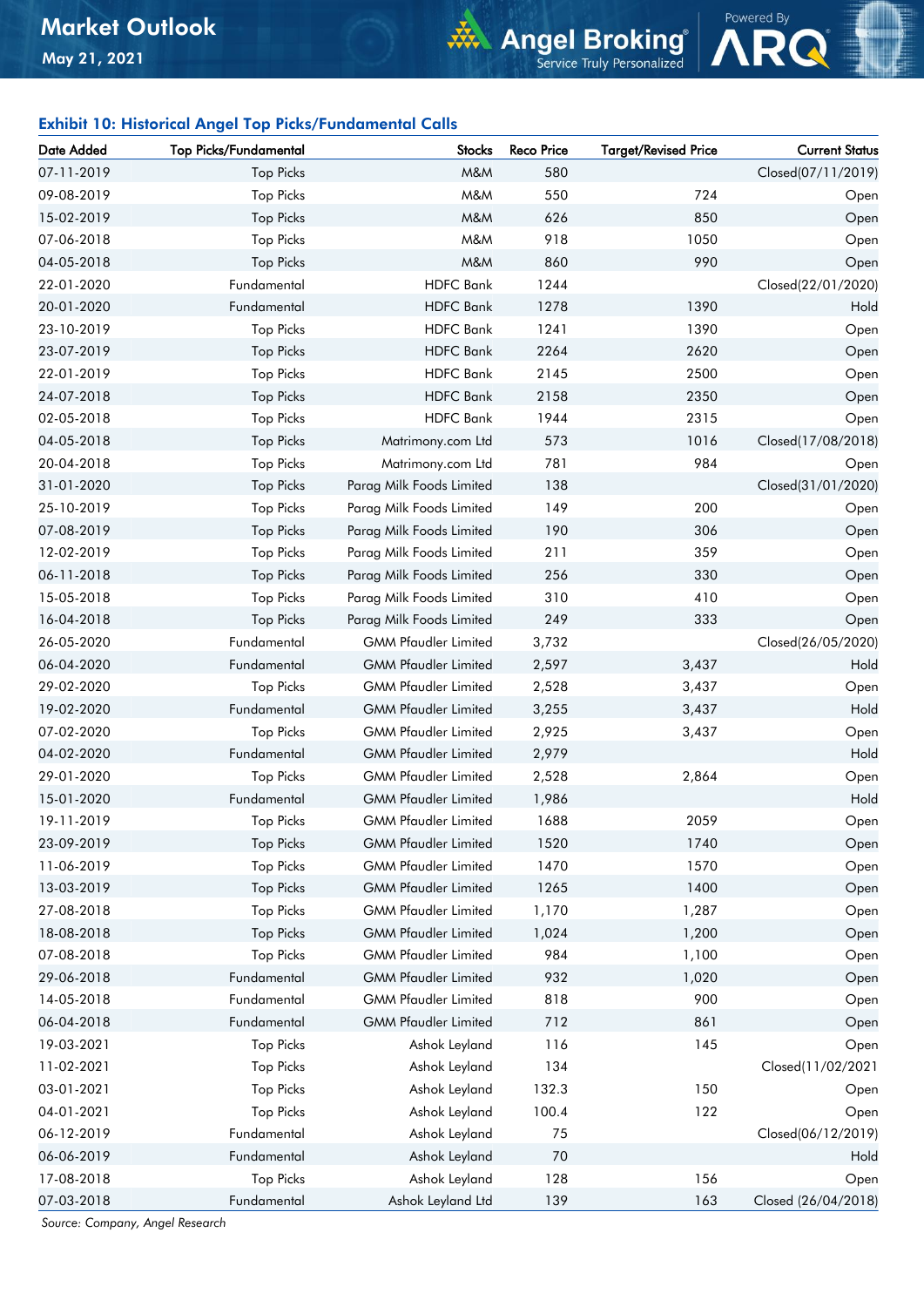# **Angel Broking**®



### Exhibit 11: Historical Angel Top Picks/Fundamental Calls

| Date Added | Top Picks/Fundamental | <b>Stocks</b>           | <b>Reco Price</b> | <b>Target/Revised Price</b> | <b>Current Status</b> |
|------------|-----------------------|-------------------------|-------------------|-----------------------------|-----------------------|
| 16-12-2019 | Fundamental           | Greenply Industries     | 160               |                             | Closed(16/12/2019)    |
| 31-05-2018 | Fundamental           | Greenply Industries     | 256               | 364                         | Open                  |
| 03-03-2018 | Fundamental           | Greenply Industries     | 340               | 395                         | Open                  |
| 16-04-2020 | Fundamental           | Safari Industries       | 402               |                             | Closed(16/04/2020)    |
| 30-03-2020 | Fundamental           | Safari Industries       | 392               | 492                         | Hold                  |
| 24-03-2020 | <b>Top Picks</b>      | Safari Industries       | 328               | 492                         | Open                  |
| 43816      | <b>Top Picks</b>      | Safari Industries       | 623               | 807                         | Open                  |
| 27-08-2018 | <b>Top Picks</b>      | Safari Industries       | 974               | 1,071                       | Open                  |
| 14-08-2018 | <b>Top Picks</b>      | Safari Industries       | 868               | 1,000                       | Open                  |
| 07-08-2018 | <b>Top Picks</b>      | Safari Industries       | 788               | 870                         | Open                  |
| 16-07-2018 | <b>Top Picks</b>      | Safari Industries       | 693               | 800                         | Open                  |
| 16-04-2018 | <b>Top Picks</b>      | Safari Industries       | 651               | 750                         | Open                  |
| 21-02-2018 | <b>Top Picks</b>      | Safari Industries       | 532               | 650                         | Open                  |
| 31-05-2018 | <b>Top Picks</b>      | <b>HSIL Ltd</b>         | 348               |                             | Closed (31/05/2018)   |
| 16-02-2018 | <b>Top Picks</b>      | <b>HSIL Ltd</b>         | 433               | 510                         | Open                  |
| 04-11-2019 | Fundamental           | Elantas Beck India Ltd. | 2500              |                             | Closed(04/11/2019)    |
| 07-02-2018 | Fundamental           | Elantas Beck India Ltd. | 2155              | 2500                        | Open                  |
| 17-08-2020 | <b>Top Picks</b>      | <b>ICICI Bank</b>       | 359               |                             | Closed(17/08/2020)    |
| 01-06-2020 | <b>Top Picks</b>      | <b>ICICI Bank</b>       | 342               | 410                         | Open                  |
| 05-05-2020 | Fundamental           | <b>ICICI Bank</b>       | 340               |                             | Closed(05/05/2020)    |
| 01-04-2020 | Fundamental           | <b>ICICI Bank</b>       | 311               | 440                         | Hold                  |
| 02-03-2020 | <b>Top Picks</b>      | <b>ICICI Bank</b>       | 497               | 590                         | Open                  |
| 27-01-2020 | Fundamental           | <b>ICICI Bank</b>       | 536               | 590                         | Hold                  |
| 09-12-2019 | <b>Top Picks</b>      | <b>ICICI Bank</b>       | 526               | 590                         | Open                  |
| 29-10-2019 | <b>Top Picks</b>      | <b>ICICI Bank</b>       | 437               | 532                         | Open                  |
| 25-05-2019 | <b>Top Picks</b>      | <b>ICICI Bank</b>       | 431               | 490                         | Open                  |
| 15-02-2019 | <b>Top Picks</b>      | <b>ICICI Bank</b>       | 343               | 460                         | Open                  |
| 30-07-2018 | <b>Top Picks</b>      | <b>ICICI Bank</b>       | 307               | 411                         | Open                  |
| 01-02-2018 | <b>Top Picks</b>      | <b>ICICI Bank</b>       | 352               | 416                         | Open                  |
| 06-03-2020 | Fundamental           | Aditya Birla Capital    | 75                |                             | Closed(06/03/2020)    |
| 06-09-2019 | Fundamental           | Aditya Birla Capital    | 93                | 118                         | Open                  |
| 09-08-2019 | <b>Top Picks</b>      | Aditya Birla Capital    | 89                | 118                         | Open                  |
| 04-06-2019 | <b>Top Picks</b>      | Aditya Birla Capital    | 102               | 130                         | Open                  |
| 01-02-2018 | <b>Top Picks</b>      | Aditya Birla Capital    | 167               | 218                         | Open                  |
| 25-06-2020 | Fundamental           | <b>CCL Products</b>     | 242               |                             | Closed (25/06/2020)   |
| 04-01-2018 | Fundamental           | <b>CCL Products</b>     | 278               | 360                         | Open                  |
| 03-01-2018 | Fundamental           | Nilkamal Ltd            | 1,449             |                             | Closed (29/01/2020)   |
| 03-01-2018 | Fundamental           | Nilkamal Ltd            | 1880              | 2178                        | Open                  |
| 01-01-2018 | Fundamental           | Capital First Ltd       | 693               | 850                         | Closed (15/01/2018)   |
| 30-12-2017 | Fundamental           | Shreyans Industries Ltd | 205               | 247                         | Closed                |
| 09-05-2018 | Fundamental           | Prism Cement Ltd        |                   | 160                         | Closed (09/05/2018)   |
| 21-12-2017 | Fundamental           | Prism Cement Ltd        | 118               | 131                         |                       |
| 18-12-2017 | Fundamental           | Menon Bearings Limited  | 92                | 114                         | Closed (17/01/2018)   |
| 14-12-2017 | <b>Top Picks</b>      | Ruchira Papers Ltd.     | 188               | 244                         | Closed (09/02/2018)   |
| 17-05-2018 | <b>Top Picks</b>      | Century Plyboards India | 280               |                             | Closed(17/05/2018)    |
| 28-11-2017 | <b>Top Picks</b>      | Century Plyboards India | 317               | 400                         | Open                  |
| 19-12-2017 | <b>Top Picks</b>      | LT Foods                | 85                |                             | Closed(18/06/2018)    |
| 06-11-2017 | <b>Top Picks</b>      | LT Foods                | 74                | 96                          |                       |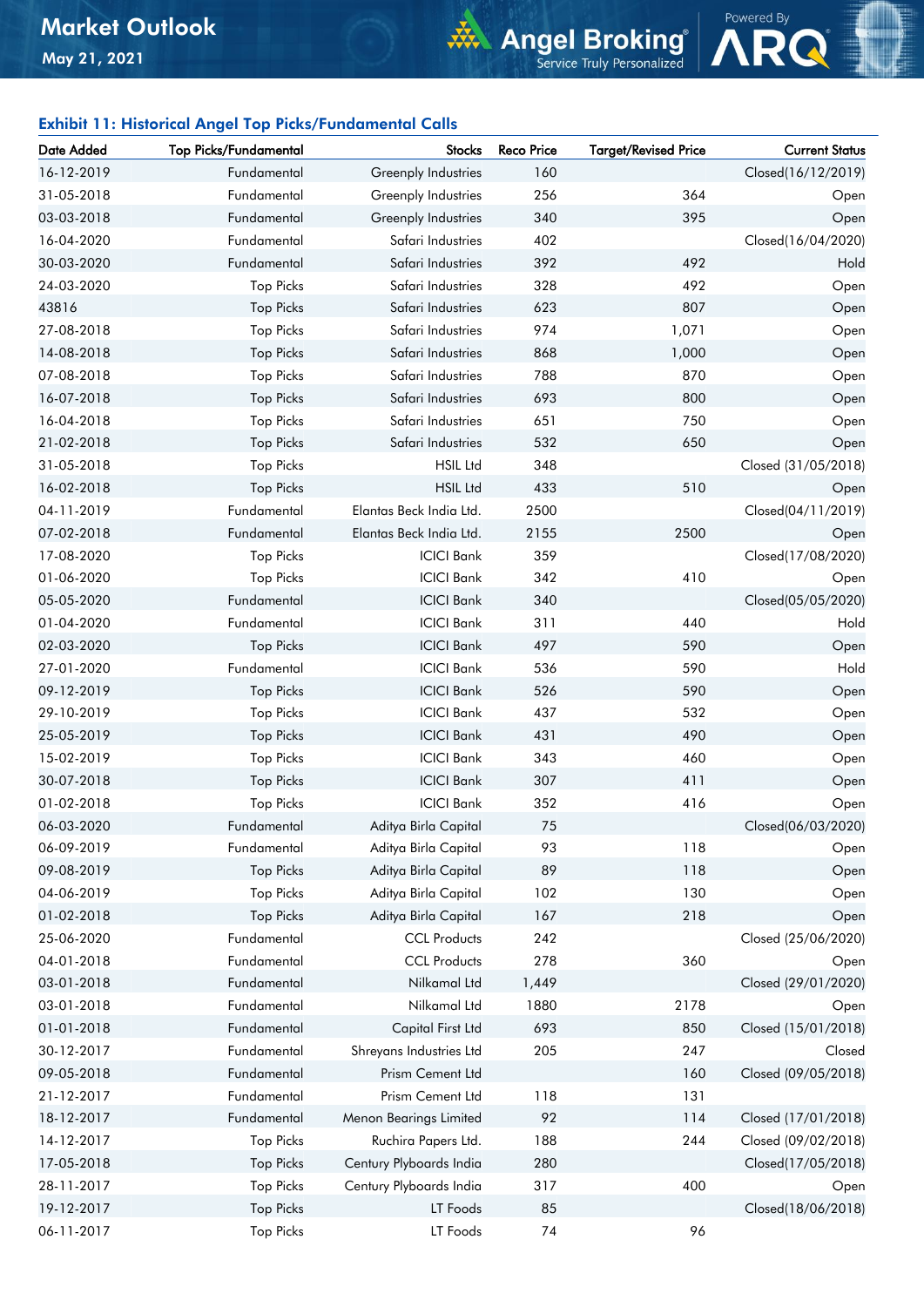*Source: Company, Angel Research*

## Exhibit 12: Historical Angel Top Picks/Fundamental Calls

| Date Added | <b>Top Picks/Fundamental</b> | <b>Stocks</b>                     | <b>Reco Price</b> | <b>Target/Revised Price</b> | <b>Current Status</b> |
|------------|------------------------------|-----------------------------------|-------------------|-----------------------------|-----------------------|
| 16-10-2017 | Fundamental                  | <b>Endurance Technologies Ltd</b> | 1111              | 1277                        | Closed (01/12/2017)   |
| 30-01-2020 | Fundamental                  | <b>GIC Housing</b>                | 154               |                             | Closed (30/01/2020)   |
| 06-06-2019 | Fundamental                  | <b>GIC Housing</b>                | 252               |                             | Hold                  |
| 11-09-2017 | <b>Top Picks</b>             | <b>GIC Housing</b>                | 533               | 655                         | Open                  |
| 28-01-2020 | Fundamental                  | Music Broadcast Limited           | 29                |                             | Closed (28/01/2020)   |
| 06-06-2019 | Fundamental                  | Music Broadcast Limited           | 58                |                             | Hold                  |
| 10-10-2017 | <b>Top Picks</b>             | Music Broadcast Limited           | 404               | 475                         | Open                  |
| 20-07-2017 | <b>Top Picks</b>             | <b>Music Broadcast Limited</b>    | 368               | 434                         | Open                  |
| 13-01-2020 | <b>Top Picksl</b>            | L&T Finance Holdings Ltd          | 105               | 133                         | Open                  |
| 30-06-2020 | Fundamental                  | L&T Finance Holdings Ltd          | 65.5              |                             | Closed (30/6/2020)    |
| 03-05-2018 | Fundamental                  | L&T Finance Holdings Ltd          | 171               | 210                         | Open                  |
| 07-07-2017 | Fundamental                  | L&T Finance Holdings Ltd          | 149               | 179                         | Closed (28/8/2017)    |
| 06-07-2017 | Fundamental                  | Syngene International             | 478               | 564                         | Closed (1/3/2018)     |
| 28-01-2020 | <b>Top Picks</b>             | Maruti                            | 7,065             |                             | Closed(28/01/2020)    |
| 30-07-2019 | <b>Top Picks</b>             | Maruti                            | 5558              | 7,783                       | Open                  |
| 29-10-2018 | <b>Top Picks</b>             | Maruti                            | 6705              | 8,552                       | Open                  |
| 27-07-2017 | <b>Top Picks</b>             | Maruti                            | 9315              | 10820                       | Open                  |
| 05-06-2017 | <b>Top Picks</b>             | Karur Vysya Bank                  | 127               | 100                         | Closed (12/03/2018)   |
| 16-04-2020 | Fundamental                  | <b>KEI Industries</b>             | 279               |                             | Closed (16/04/2020)   |
| 06-04-2020 | Fundamental                  | <b>KEI</b> Industries             | 295               | 400                         | Hold                  |
| 19-03-2020 | <b>Top Picks</b>             | <b>KEI Industries</b>             | 257               | 400                         | Open                  |
| 21-01-2020 | <b>Top Picks</b>             | <b>KEI Industries</b>             | 517               | 658                         | Open                  |
| 13-11-2019 | Fundamental                  | <b>KEI Industries</b>             | 542               |                             | Hold                  |
| 07-08-2019 | <b>Top Picks</b>             | <b>KEI Industries</b>             | 464               | 556                         | Open                  |
| 12-02-2019 | <b>Top Picks</b>             | <b>KEI</b> Industries             | 349               | 486                         | Open                  |
| 23-05-2018 | <b>Top Picks</b>             | <b>KEI Industries</b>             | 481               | 589                         | Open                  |
| 21-05-2018 | <b>Top Picks</b>             | <b>KEI Industries</b>             | 433               | 508                         | Open                  |
| 25-01-2018 | <b>Top Picks</b>             | <b>KEI Industries</b>             | 400               | 486                         | Open                  |
| 04-01-2017 | <b>Top Picks</b>             | <b>KEI Industries</b>             | 167               | 207                         | Open                  |
| 27-05-2020 | <b>Top Picks</b>             | Alkem Lab.                        | 2,425             |                             | Closed (27/05/2020)   |
| 17-04-2020 | Top Picks                    | Alkem Lab.                        | 2,687             | 3,300                       | Open                  |
| 31-05-2018 | <b>Top Picks</b>             | Alkem Lab                         | 1978              |                             | Closed (31/05/2018)   |
| 01-12-2016 | <b>Top Picks</b>             | Alkem Lab                         | 1700              | 2441                        | Open                  |
| 17-10-2016 | <b>Top Picks</b>             | Asian Granito                     | 267               | 534                         | Closed (18/02/2018)   |
| 17-05-2018 | <b>Top Picks</b>             | TV Today Network                  | 460               |                             | Closed (17/05/2018)   |
| 04-08-2016 | <b>Top Picks</b>             | TV Today Network                  | 297               | 603                         | Open                  |
| 30-01-2019 | Fundamental                  | <b>DHFL</b>                       | 162               |                             | Closed(30/01/2019)    |
| 05-04-2016 | <b>Top Picks</b>             | <b>DHFL</b>                       | 189               | 720                         | Open                  |
| 25-06-2018 | <b>Top Picks</b>             | Navkar Corporation                | 207               |                             | Closed(25/06/2018)    |
| 05-01-2016 | <b>Top Picks</b>             | Navkar Corporation                | 207               | 265                         | Open                  |
| 09-12-2019 | <b>Top Picks</b>             | <b>Blue Star</b>                  | 813               |                             | Closed(09/12/2019)    |
| 08-12-2015 | <b>Top Picks</b>             | <b>Blue Star</b>                  | 357               | 867                         | Open                  |
| 29-01-2020 | Fundamental                  | Siyaram Silk Mills                | 229               |                             | Closed(28/01/2020)    |
| 06-06-2019 | Fundamental                  | Siyaram Silk Mills                | 337               |                             | Hold                  |
| 30-10-2015 | <b>Top Picks</b>             | Siyaram Silk Mills                | 186               | 851                         | Open                  |

Powered By

**Angel Broking**<sup>®</sup><br>Service Truly Personalized